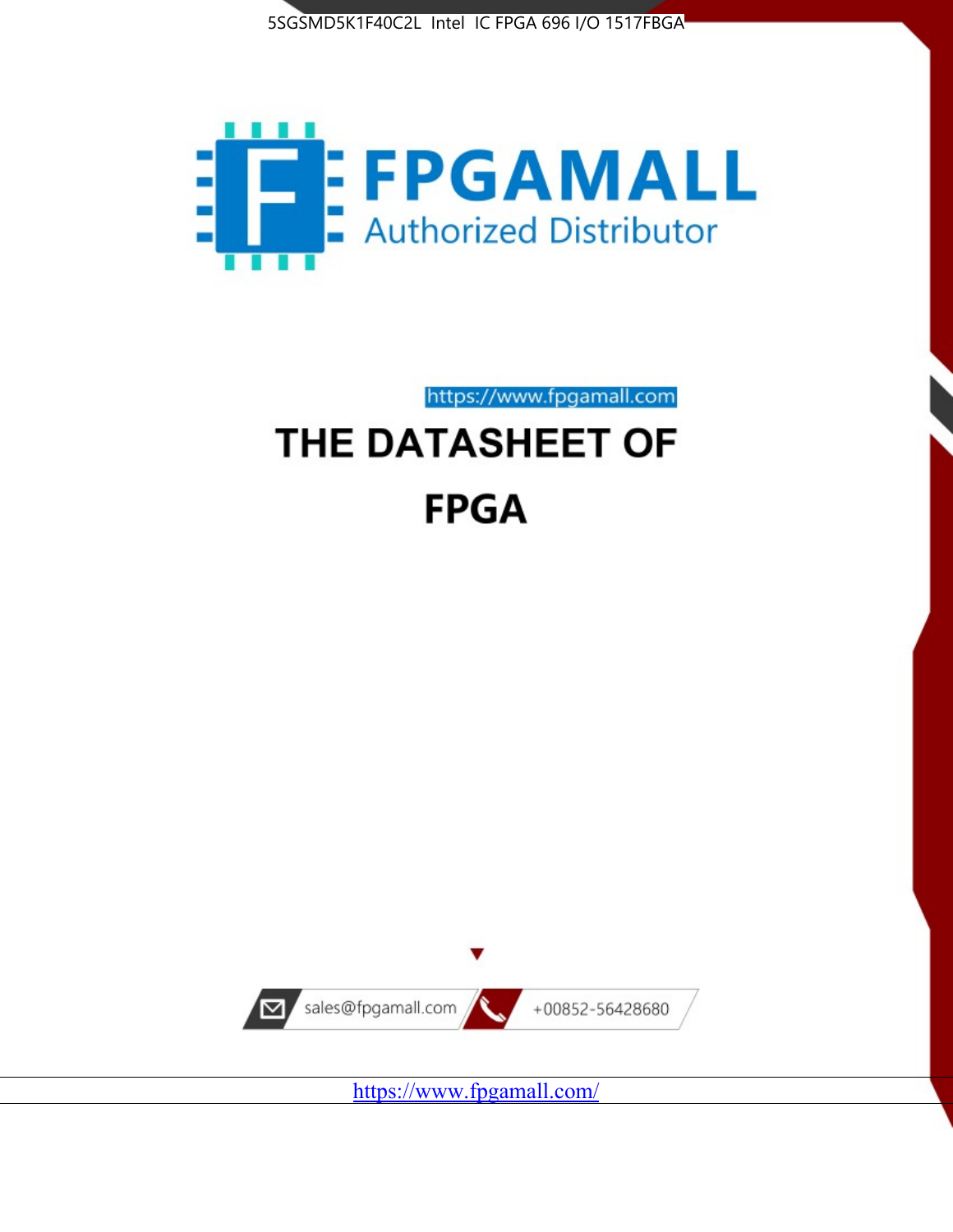# **Stratix V Device Overview**

**SV51001 [Subscribe](https://www.altera.com/servlets/subscriptions/alert?id=SV51001) [Send Feedback](mailto:FPGAtechdocfeedback@intel.com?subject=Feedback%20on%20(SV51001%202020.06.15)%20Stratix%20V%20Device%20Overview&body=We%20appreciate%20your%20feedback.%20In%20your%20comments,%20also%20specify%20the%20page%20number%20or%20paragraph.%20Thank%20you.)** 

Altera's 28-nm Stratix® V FPGAs include innovations such as an enhanced core architecture, integrated transceivers up to 28.05 gigabits per second (Gbps), and a unique array of integrated hard intellectual property (IP) blocks.

With these innovations, Stratix V FPGAs deliver a new class of application-targeted devices optimized for:

- Bandwidth-centric applications and protocols, including PCI Express® (PCIe®) Gen3
- Data-intensive applications for 40G/100G and beyond
- High-performance, high-precision digital signal processing (DSP) applications

Stratix V devices are available in four variants (GT, GX, GS, and E), each targeted for a different set of applications. For higher volume production, you can prototype with Stratix V FPGAs and use the low-risk, low-cost path to HardCopy® V ASICs.

#### **Related Information**

2020.06.15

#### **[Stratix V Device Handbook: Known Issues](http://www.altera.com/support/kdb/solutions/rd08242010_83.html)**

Lists the planned updates to the *Stratix V Device Handbook* chapters.

### **Stratix V Family Variants**

The Stratix V device family contains the GT, GX, GS, and E variants.

**Stratix V GT** devices, with both 28.05-Gbps and 12.5-Gbps transceivers, are optimized for applications that require ultra-high bandwidth and performance in areas such as 40G/100G/400G optical communica‐ tions systems and optical test systems. 28.05-Gbps and 12.5-Gbps transceivers are also known as GT and GX channels, respectively.

**Stratix V GX** devices offer up to 66 integrated transceivers with 14.1-Gbps data rate capability. These transceivers also support backplane and optical interface applications. These devices are optimized for high-performance, high-bandwidth applications such as 40G/100G optical transport, packet processing, and traffic management found in wireline, military communications, and network test equipment markets.

**Stratix V GS** devices have an abundance of variable precision DSP blocks, supporting up to 3,926 18x18 or 1,963 27x27 multipliers. In addition, Stratix V GS devices offer integrated transceivers with 14.1-Gbps data rate capability. These transceivers also support backplane and optical interface applications. These devices are optimized for transceiver-based DSP-centric applications found in wireline, military, broadcast, and high-performance computing markets.

**Stratix V E** devices offer the highest logic density within the Stratix V family with nearly one million logic elements (LEs) in the largest device. These devices are optimized for applications such as ASIC and system emulation, diagnostic imaging, and instrumentation.

**[ISO](http://www.altera.com/support/devices/reliability/certifications/rel-certifications.html) [9001:2015](http://www.altera.com/support/devices/reliability/certifications/rel-certifications.html) [Registered](http://www.altera.com/support/devices/reliability/certifications/rel-certifications.html)**

**low part of Intel** 

\*Other names and brands may be claimed as the property of others.

Intel Corporation. All rights reserved. Intel, the Intel logo, Altera, Arria, Cyclone, Enpirion, MAX, Nios, Quartus and Stratix words and logos are trademarks of Intel Corporation or its subsidiaries in the U.S. and/or other countries. Intel warrants performance of its FPGA and semiconductor products to current specifications in accordance with Intel's standard warranty, but reserves the right to make changes to any products and services at any time without notice. Intel assumes no responsibility or liability arising out of the application or use of any information, product, or service described herein except as expressly agreed to in writing by Intel. Intel customers are advised to obtain the latest version of device specifications before relying on any published information and before placing orders for products or services.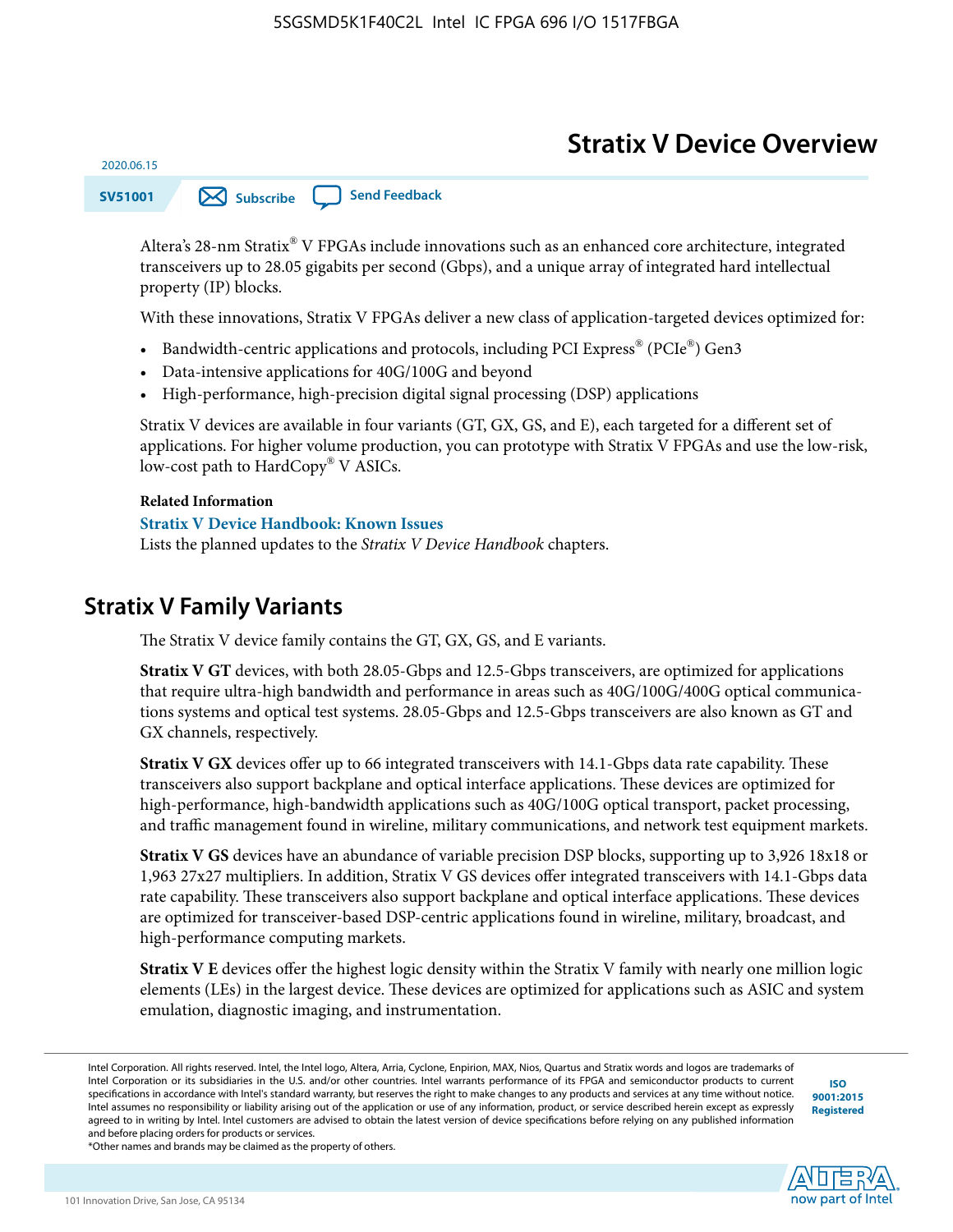#### **2 Stratix V Features Summary**

Common to all Stratix V family variants are a rich set of high-performance building blocks, including a redesigned adaptive logic module (ALM), 20 Kbit (M20K) embedded memory blocks, variable precision DSP blocks, and fractional phase-locked loops (PLLs). All of these building blocks are interconnected by Altera's superior multi-track routing architecture and comprehensive fabric clocking network.

Also common to Stratix V devices is the new Embedded HardCopy Block, which is a customizable hard IP block that leverages Altera's unique HardCopy ASIC capabilities. The Embedded HardCopy Block in Stratix V FPGAs is used to harden IP instantiation of PCIe Gen3, Gen2, and Gen1.

### **Stratix V Features Summary**

#### **Table 1: Summary of Features for Stratix V Devices**

| <b>Feature</b>                    | <b>Description</b>                                                                                                                                                                                                                                                                                                                                                                                                         |
|-----------------------------------|----------------------------------------------------------------------------------------------------------------------------------------------------------------------------------------------------------------------------------------------------------------------------------------------------------------------------------------------------------------------------------------------------------------------------|
| Technology                        | 28-nm TSMC process technology<br>$\bullet$<br>0.85-V or 0.9-V core voltage                                                                                                                                                                                                                                                                                                                                                 |
| Low-power serial<br>transceivers  | 28.05-Gbps transceivers on Stratix V GT devices<br>$\bullet$<br>Electronic dispersion compensation (EDC) for XFP, SFP+, QSFP, CFP<br>optical module support<br>Adaptive linear and decision feedback equalization<br>$\bullet$<br>Transmitter pre-emphasis and de-emphasis<br>Dynamic reconfiguration of individual channels<br>$\bullet$<br>On-chip instrumentation (EyeQ non-intrusive data eye monitoring)<br>$\bullet$ |
| Backplane capability              | 600-Megabits per second (Mbps) to 12.5-Gbps data rate capability<br>$\bullet$                                                                                                                                                                                                                                                                                                                                              |
| General-purpose I/Os<br>(GPIOs)   | 1.6-Gbps LVDS<br>1,066-MHz external memory interface<br>$\bullet$<br>On-chip termination (OCT)<br>$\bullet$<br>1.2-V to 3.3-V interfacing for all Stratix V devices                                                                                                                                                                                                                                                        |
| Embedded HardCopy<br><b>Block</b> | PCIe Gen3, Gen2, and Gen1 complete protocol stack, x1/x2/x4/x8 end<br>point and root port                                                                                                                                                                                                                                                                                                                                  |
| Embedded transceiver<br>hard IP   | Interlaken physical coding sublayer (PCS)<br>$\bullet$<br>Gigabit Ethernet (GbE) and XAUI PCS<br>$\bullet$<br>10G Ethernet PCS<br>Serial RapidIO® (SRIO) PCS<br>$\bullet$<br>Common Public Radio Interface (CPRI) PCS<br>$\bullet$<br>Gigabit Passive Optical Networking (GPON) PCS<br>$\bullet$                                                                                                                           |
| Power management                  | Programmable Power Technology<br>Quartus II integrated PowerPlay Power Analysis                                                                                                                                                                                                                                                                                                                                            |

**Altera Corporation** 

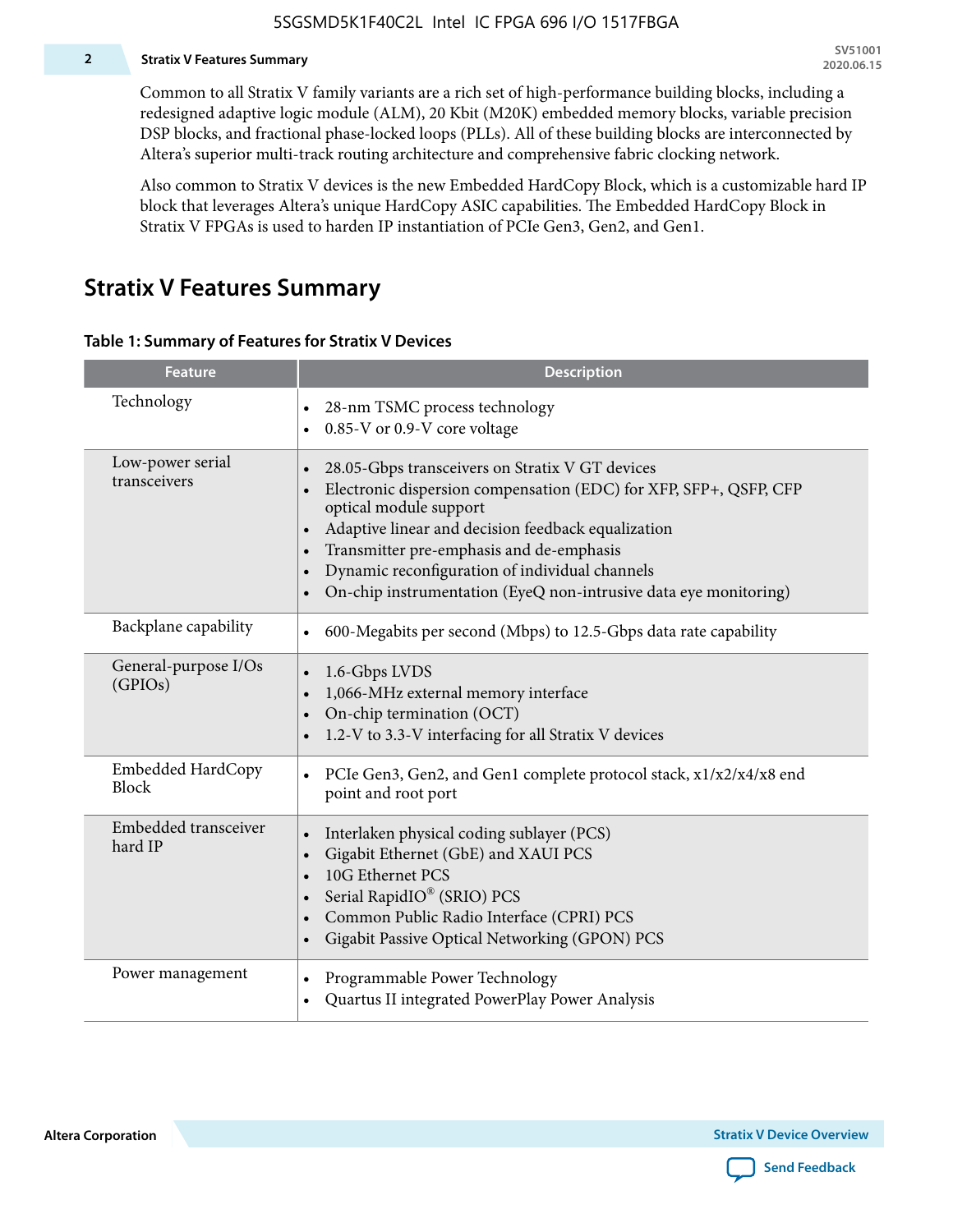| <b>Feature</b>                   | <b>Description</b>                                                                                                                                                                                                                                                                                                                                                                                  |
|----------------------------------|-----------------------------------------------------------------------------------------------------------------------------------------------------------------------------------------------------------------------------------------------------------------------------------------------------------------------------------------------------------------------------------------------------|
| High-performance core<br>fabric  | Enhanced ALM with four registers<br>Improved routing architecture reduces congestion and improves compile<br>times                                                                                                                                                                                                                                                                                  |
| Embedded memory<br>blocks        | M20K: 20-Kbit with hard error correction code (ECC)<br>MLAB: 640-bit<br>$\bullet$                                                                                                                                                                                                                                                                                                                   |
| Variable precision DSP<br>blocks | Up to 600 MHz performance<br>$\bullet$<br>Natively support signal processing with precision ranging from 9x9 up to<br>54x54<br>New native 27x27 multiply mode<br>64-bit accumulator and cascade for systolic finite impulse responses (FIRs)<br>Embedded internal coefficient memory<br>Pre-adder/subtractor improves efficiency<br>Increased number of outputs allows more independent multipliers |
| Fractional PLLs                  | Fractional mode with third-order delta-sigma modulation<br>$\bullet$<br>Integer mode<br>$\bullet$<br>Precision clock synthesis, clock delay compensation, and zero delay buffer<br>$\bullet$<br>(ZDB)                                                                                                                                                                                               |
| Clock networks                   | 800-MHz fabric clocking<br>$\bullet$<br>Global, quadrant, and peripheral clock networks<br>Unused clock networks can be powered down to reduce dynamic power                                                                                                                                                                                                                                        |
| Device configuration             | Serial and parallel flash interface<br>$\bullet$<br>Enhanced advanced encryption standard (AES) design security features<br>$\bullet$<br>Tamper protection<br>$\bullet$<br>Partial and dynamic reconfiguration<br>$\bullet$<br>Configuration via Protocol (CvP)                                                                                                                                     |
| High-performance<br>packaging    | Multiple device densities with identical package footprints enables seamless<br>$\bullet$<br>migration between different FPGA densities<br>FBGA packaging with on-package decoupling capacitors<br>$\bullet$<br>Lead and RoHS-compliant lead-free options<br>$\bullet$                                                                                                                              |
| HardCopy V migration             |                                                                                                                                                                                                                                                                                                                                                                                                     |

# **Stratix V Family Plan**

The following tables list the features of the different Stratix V devices.

The information in this section is correct at the time of publication. For the latest information and to get more details, refer to the Altera Product Selector.

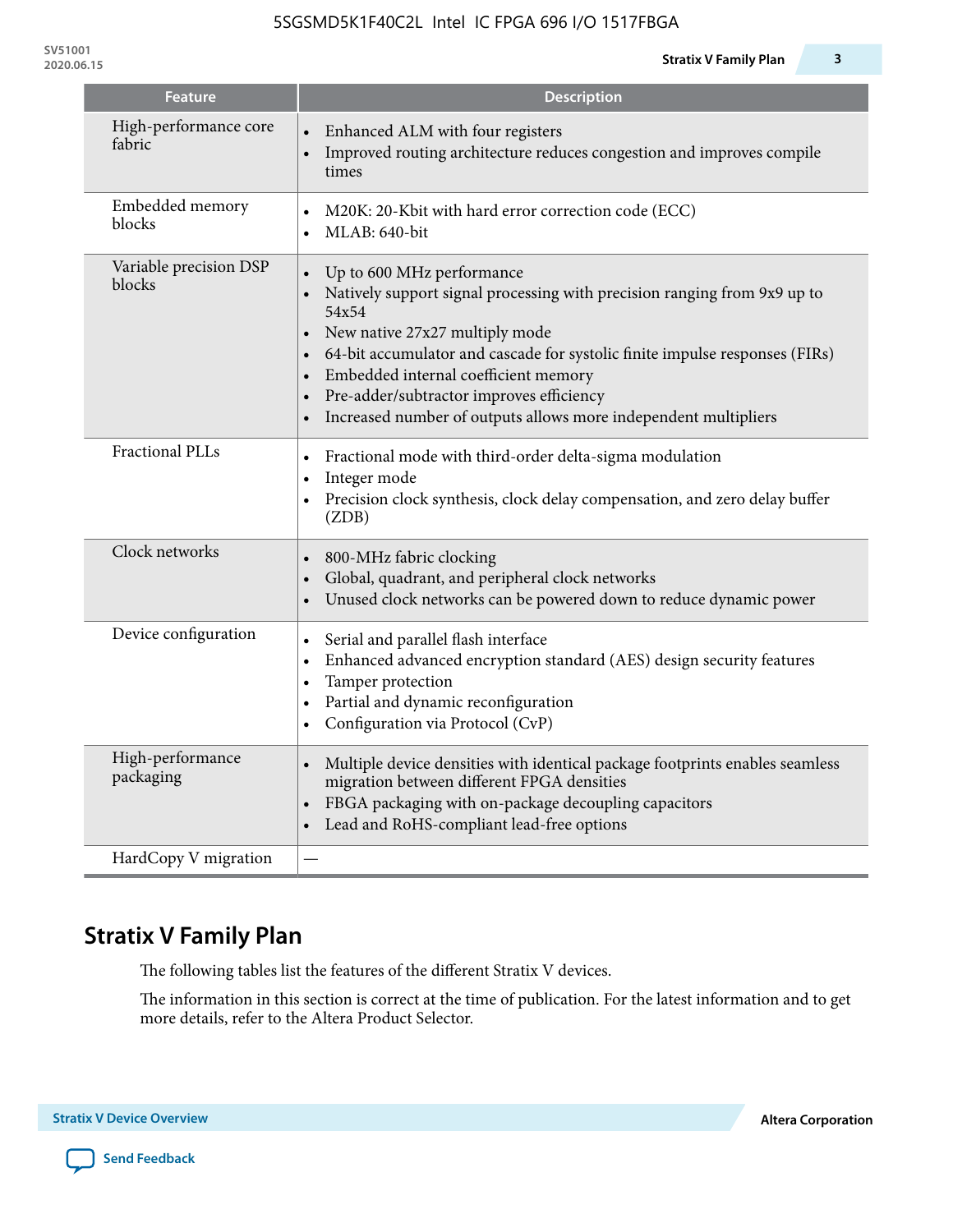#### **4 Stratix V Family Plan**

### **Table 2: Stratix V GT Device Features**

| <b>Feature</b>                                 | 5SGTC5                                                                    | 5SGTC7         |  |  |
|------------------------------------------------|---------------------------------------------------------------------------|----------------|--|--|
| Logic Elements (K)                             | 425                                                                       | 622            |  |  |
| ALMs                                           | 160,400                                                                   | 234,720        |  |  |
| Registers (K)                                  | 642                                                                       | 939            |  |  |
| 28.05/12.5-Gbps Transceivers                   | 4/32                                                                      | 4/32           |  |  |
| PCIe hard IP Blocks                            | $\mathbf{1}$                                                              | $\mathbf{1}$   |  |  |
| <b>Fractional PLLs</b>                         | 28                                                                        | 28             |  |  |
| M20K Memory Blocks                             | 2,304                                                                     | 2,560          |  |  |
| M20K Memory (MBits)                            | 45                                                                        | 50             |  |  |
| Variable Precision Multipliers (18x18)         | 512                                                                       | 512            |  |  |
| Variable Precision Multipliers (27x27)         | 256                                                                       | 256            |  |  |
| DDR3 SDRAM x72 DIMM Interfaces                 | $\overline{4}$                                                            | $\overline{4}$ |  |  |
|                                                | User I/Os <sup>(1)</sup> , Full-Duplex LVDS, 28.05/12.5-Gbps Transceivers |                |  |  |
| Package <sup>(2)(3)</sup>                      | 5SGTC5                                                                    | 5SGTC7         |  |  |
| KF40-F1517 <sup>(4)</sup><br>$(40 \text{ mm})$ | 600, 150, 36                                                              | 600, 150, 36   |  |  |

**Altera Corporation** 



<sup>(1)</sup> The number of GPIOs does not include transceiver I/Os. In the Quartus II software, the number of user I/Os includes transceiver I/Os.

 $^{(2)}$  Packages are flipchip ball grid array (1.0-mm pitch).

<sup>(3)</sup> Each package row offers pin migration (common board footprint) for all devices in the row.

<sup>(4)</sup> Migration between select Stratix V GT devices and Stratix V GX devices is available. For more information, refer to **Table 6** and to *AN 644: Migration Between Stratix V GX and Stratix V GT Devices*.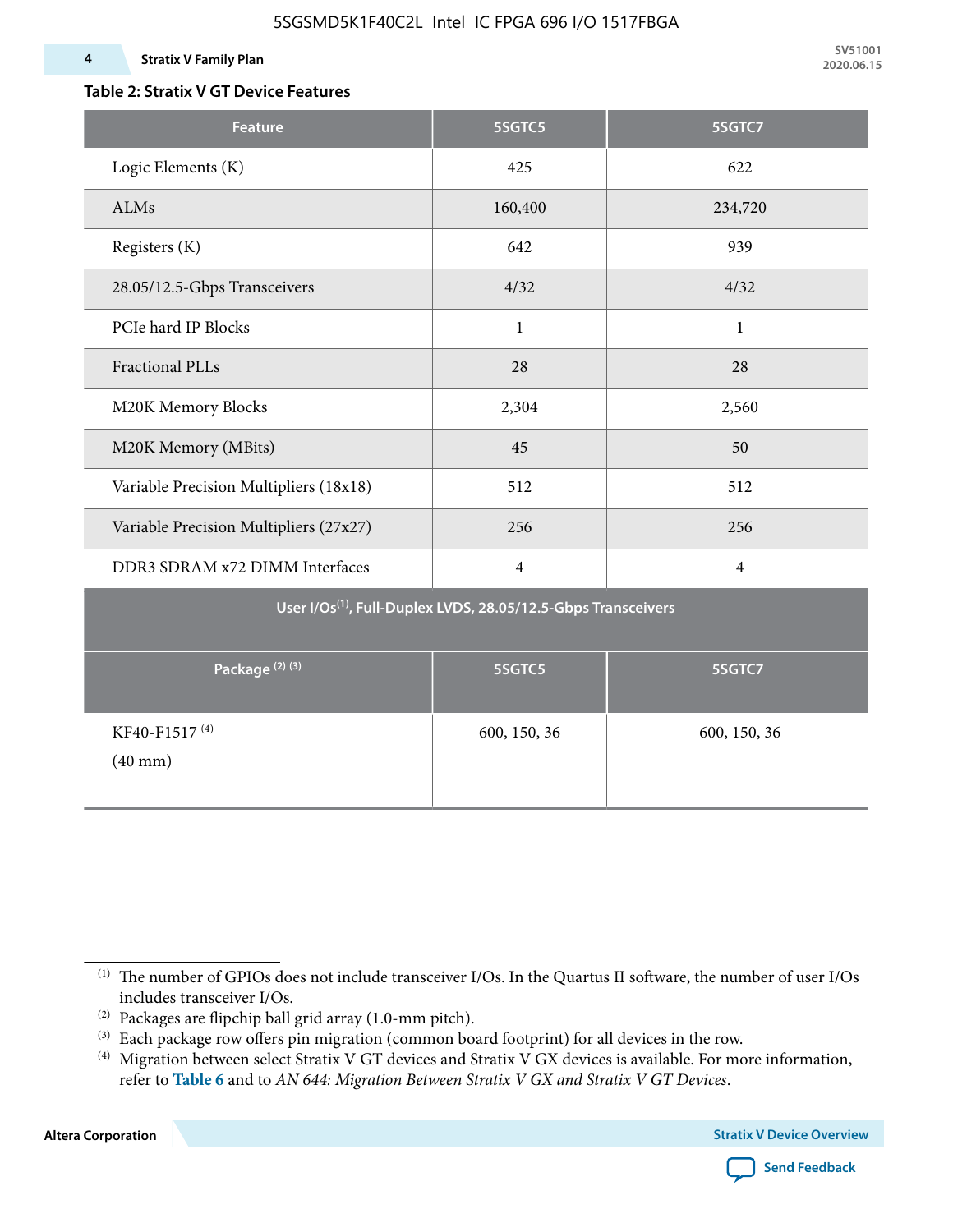#### **Table 3: Stratix V GX Device Features**

| <b>Features</b>                                       | 5SGXA<br>3       | 5SGXA<br>4  | 5SGXA<br>5.      | 5SGXA<br>7                 | 5SGXA<br>9    | 5SGXA<br>B                          | 5SGXB<br>$\overline{5}$ | 5SGXB<br>6     | 5SGXB<br>9     | 5SGXBB         |
|-------------------------------------------------------|------------------|-------------|------------------|----------------------------|---------------|-------------------------------------|-------------------------|----------------|----------------|----------------|
| Logic<br>Elements<br>(K)                              | 340              | 420         | 490              | 622                        | 840           | 952                                 | 490                     | 597            | 840            | 952            |
| ALMs                                                  | 128,300          | 158,500     | 185,000          | 234,720                    | 317,000       | 359,200                             | 185,000                 | 225,400        | 317,000        | 359,200        |
| Registers<br>(K)                                      | 513              | 634         | 740              | 939                        | 1,268         | 1,437                               | 740                     | 902            | 1,268          | 1,437          |
| $14.1$ -Gbps<br>Transceive<br>$\mathbf{r}\mathbf{s}$  | 12, 24,<br>or 36 | 24 or<br>36 | 24, 36,<br>or 48 | 24, 36,<br>or 48           | 36 or<br>48   | 36 or<br>48                         | 66                      | 66             | 66             | 66             |
| PCIe hard<br>IP Blocks                                | 1 or 2           | 1 or 2      | 1, 2, or<br>4    | 1, 2, or<br>$\overline{4}$ | 1, 2, or<br>4 | 1, 2, or<br>$\overline{\mathbf{4}}$ | 1 or 4                  | 1 or 4         | 1 or 4         | 1 or 4         |
| Fractional<br>PLLs                                    | $20^{(5)}$       | 24          | 28               | 28                         | 28            | 28                                  | 24                      | 24             | 32             | 32             |
| M20K<br>Memory<br><b>Blocks</b>                       | 957              | 1,900       | 2,304            | 2,560                      | 2,640         | 2,640                               | 2,100                   | 2,660          | 2,640          | 2,640          |
| M20K<br>Memory<br>(MBits)                             | 19               | 37          | 45               | 50                         | 52            | 52                                  | 41                      | 52             | 52             | 52             |
| Variable<br>Precision<br>Multipliers<br>(18x18)       | 512              | 512         | 512              | 512                        | 704           | 704                                 | 798                     | 798            | 704            | 704            |
| Variable<br>Precision<br>Multipliers<br>(27x27)       | 256              | 256         | 256              | 256                        | 352           | 352                                 | 399                     | 399            | 352            | 352            |
| DDR3<br><b>SDRAM</b><br>x72 DIMM<br>Interfaces<br>(6) | 6                | 6           | 6                | 6                          | 6             | 6                                   | $\overline{4}$          | $\overline{4}$ | $\overline{4}$ | $\overline{4}$ |

 $^{\left(5\right)}$  The F1517 package contains 24 PLLs. The other packages with this device contain 20 PLLs.

(6) These are the maximum number of x72 interfaces available. The actual number of interfaces depends on the device package.

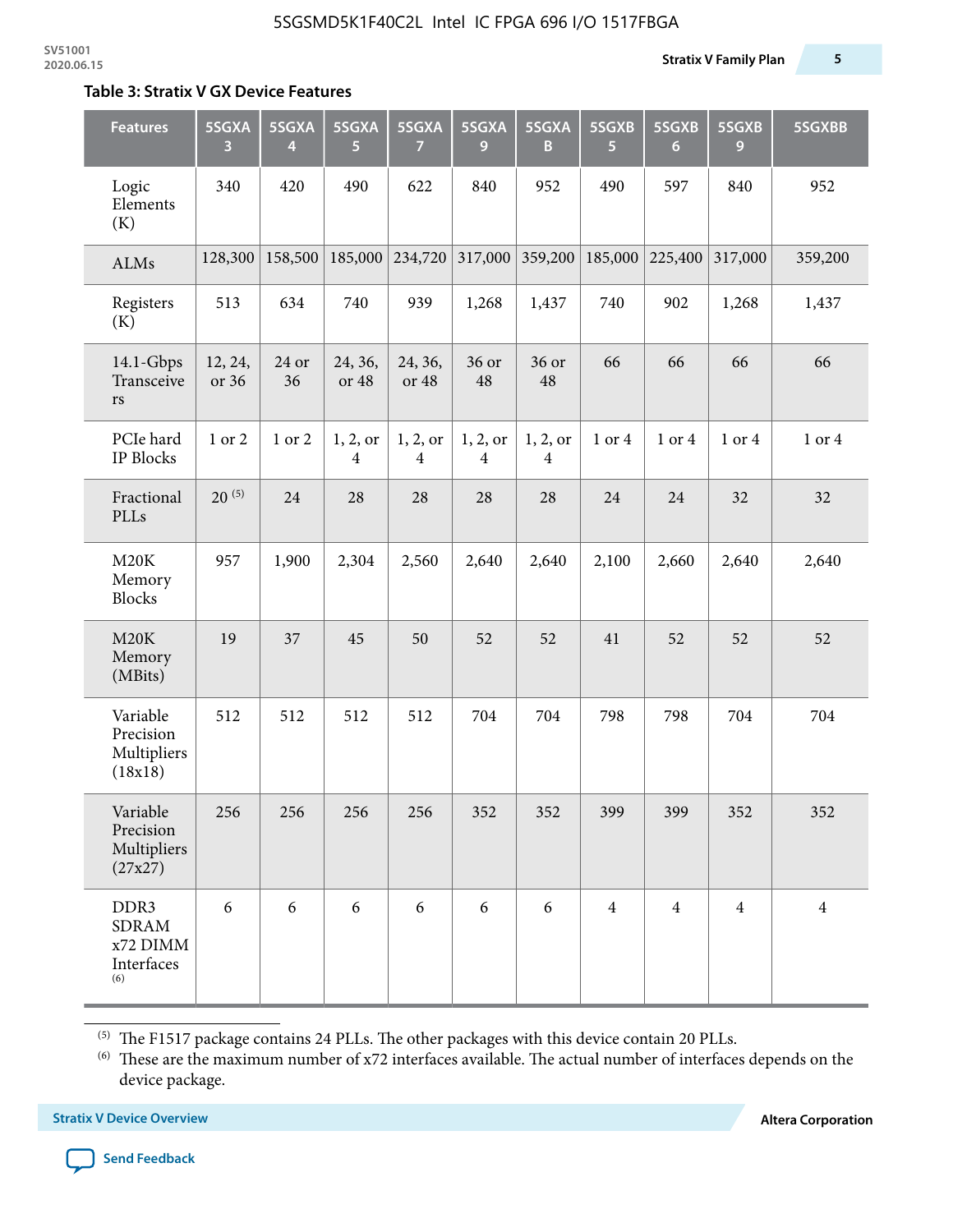#### **6 Stratix V Family Plan**

|                                                                                 | User I/Os <sup>(1)</sup> , Full-Duplex LVDS, 14.1-Gbps Transceivers |                 |                          |                 |                                 |                                 |                |                |        |        |  |  |
|---------------------------------------------------------------------------------|---------------------------------------------------------------------|-----------------|--------------------------|-----------------|---------------------------------|---------------------------------|----------------|----------------|--------|--------|--|--|
| Package <sup>(2)(3)</sup><br>$(7)$ (8)                                          | 5SGXA3                                                              |                 | 5SGXA4   5SGXA5   5SGXA7 |                 | 5SGXA9                          | 5SGXA<br>B                      |                | 5SGXB5 5SGXB6  | 5SGXB9 | 5SGXBB |  |  |
| EH29-<br>H780<br>$(33$ mm $)$                                                   | 360, 90,<br>$12^{\text{H}}$                                         |                 |                          |                 |                                 |                                 |                |                |        |        |  |  |
| HF35-<br>F1152 <sup>(9)</sup><br>$(35$ mm $)$                                   | 432,<br>108, 24                                                     | 552,<br>138, 24 | 552,<br>138, 24          | 552,<br>138, 24 |                                 |                                 |                |                |        |        |  |  |
| KF35-<br>F1152<br>$(35$ mm $)$                                                  | 432,<br>108, 36                                                     | 432,<br>108, 36 | 432,<br>108, 36          | 432,<br>108, 36 |                                 |                                 |                |                |        |        |  |  |
| KF40-<br>F1517<br>$(40$ mm $)$<br>KH40-<br>H1517 <sup>(9)</sup><br>$(45$ mm $)$ | 696,<br>174, 36                                                     | 696,<br>174, 36 | 696,<br>174, 36          | 696,<br>174, 36 | 696,<br>174,<br>36 <sup>H</sup> | 696,<br>174,<br>36 <sup>H</sup> |                |                |        |        |  |  |
| <b>NF40-</b><br>F1517 <sup>(4)</sup><br>$(40$ mm $)$                            |                                                                     |                 | 600,<br>150, 48          | 600,<br>150, 48 |                                 |                                 |                |                |        |        |  |  |
| RF40-<br>F1517<br>$(40$ mm $)$                                                  |                                                                     |                 |                          |                 |                                 |                                 | 432,<br>108,66 | 432,<br>108,66 |        |        |  |  |

**Altera Corporation** 



<sup>(7)</sup> LVDS counts are full duplex channels. Each full duplex channel is one transmitter (TX) pair plus one receiver (RX) pair.

<sup>(8)</sup> A superscript  $H$  after the number of transceivers indicates that this device is only available in a hybrid package. Hybrid packages are slightly larger than conventional FBGAs. Refer to Altera's packaging documentation for more information.

<sup>(9)</sup> Migration between select Stratix V GX devices and Stratix V GS devices is available. For more information, refer to **Table 6**.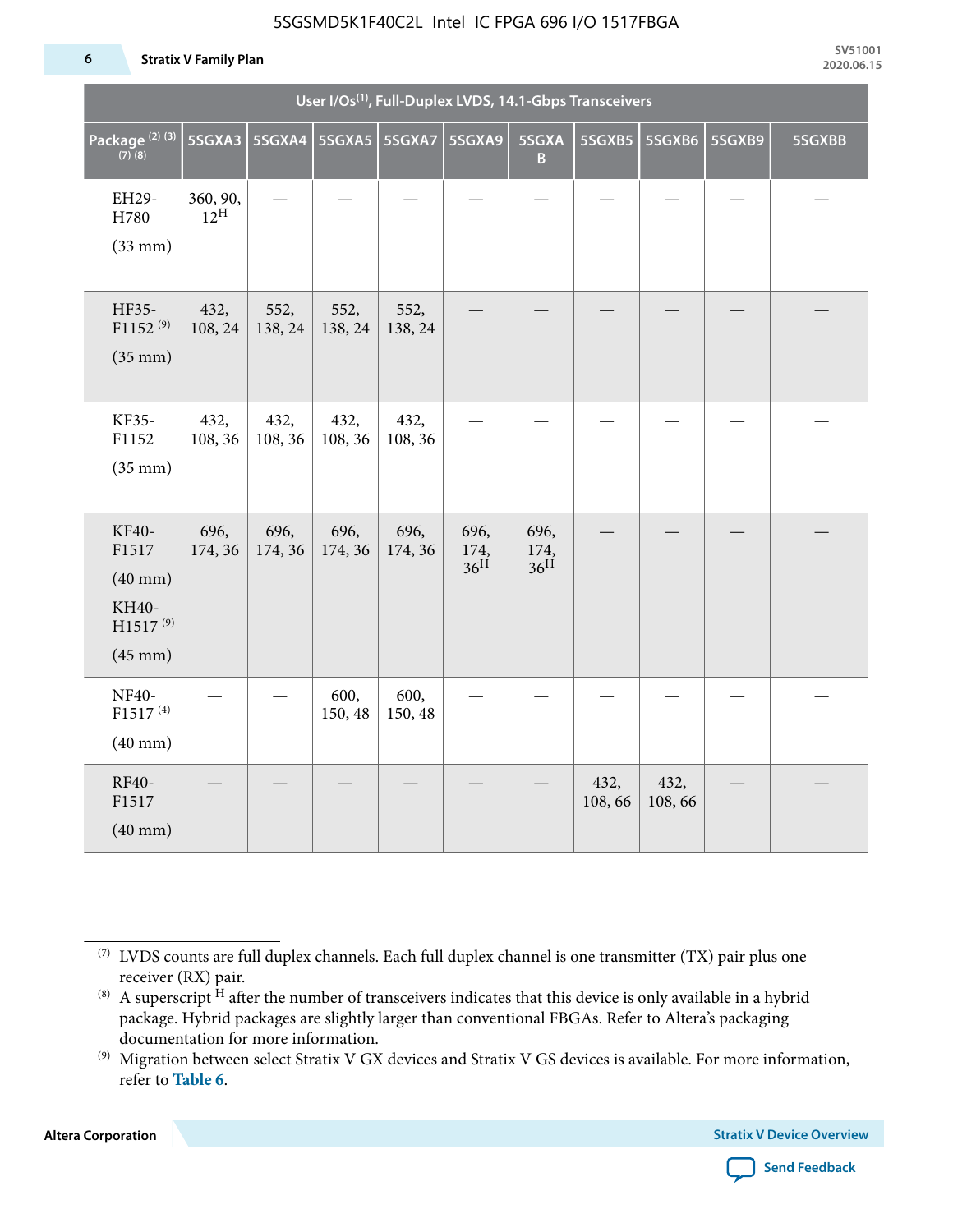|                                                    | User I/Os <sup>(1)</sup> , Full-Duplex LVDS, 14.1-Gbps Transceivers |               |                 |                 |                 |                 |                |                |                                 |                           |  |  |
|----------------------------------------------------|---------------------------------------------------------------------|---------------|-----------------|-----------------|-----------------|-----------------|----------------|----------------|---------------------------------|---------------------------|--|--|
| Package <sup>(2)(3)</sup><br>$(7)$ $(8)$           | 5SGXA3                                                              | <b>5SGXA4</b> |                 | 5SGXA5 5SGXA7   | <b>5SGXA9</b>   | 5SGXA<br>B      | 5SGXB5         | 5SGXB6         | 5SGXB9                          | 5SGXBB                    |  |  |
| RF43-<br>F1760<br>(42.5)<br>mm)                    |                                                                     |               |                 |                 |                 |                 | 600,<br>150,66 | 600,<br>150,66 |                                 |                           |  |  |
| RH43-<br>H1760<br>$(45 \text{ mm})$                |                                                                     |               |                 |                 |                 |                 |                |                | 600,<br>150,<br>66 <sup>H</sup> | 600, 150, 66 <sup>H</sup> |  |  |
| NF45-<br>F1932 <sup>(9)</sup><br>$(45 \text{ mm})$ |                                                                     |               | 840,<br>210, 48 | 840,<br>210, 48 | 840,<br>210, 48 | 840,<br>210, 48 |                |                |                                 |                           |  |  |

#### **Table 4: Stratix V GS Device Features**

| <b>Features</b>                           | 5SGSD3       | 5SGSD4        | 5SGSD5       | 5SGSD6     | 5SGSD8     |
|-------------------------------------------|--------------|---------------|--------------|------------|------------|
| Logic Elements (K)                        | 236          | 360           | 457          | 583        | 695        |
| <b>ALMs</b>                               | 89,000       | 135,840       | 172,600      | 220,000    | 262,400    |
| Registers (K)                             | 356          | 543           | 690          | 880        | 1,050      |
| $14.1$ -Gbps<br>transceivers              | 12 or 24     | 12, 24, or 36 | 24 or 36     | 36 or 48   | 36 or 48   |
| PCIe hard IP<br>blocks                    | $\mathbf{1}$ | $\mathbf{1}$  | $\mathbf{1}$ | 1, 2, or 4 | 1, 2, or 4 |
| <b>Fractional PLLs</b>                    | 20           | $20^{(5)}$    | 24           | 28         | 28         |
| M20K Memory<br><b>Blocks</b>              | 688          | 957           | 2,014        | 2,320      | 2,567      |
| M20K Memory<br>(MBits)                    | 13           |               | 39           | 45         | 50         |
| Variable Precision<br>Multipliers (18x18) | 1,200        | 2,088         | 3,180        | 3,550      | 3,926      |
| Variable Precision<br>Multipliers (27x27) | 600          | 1,044         | 1,590        | 1,775      | 1,963      |

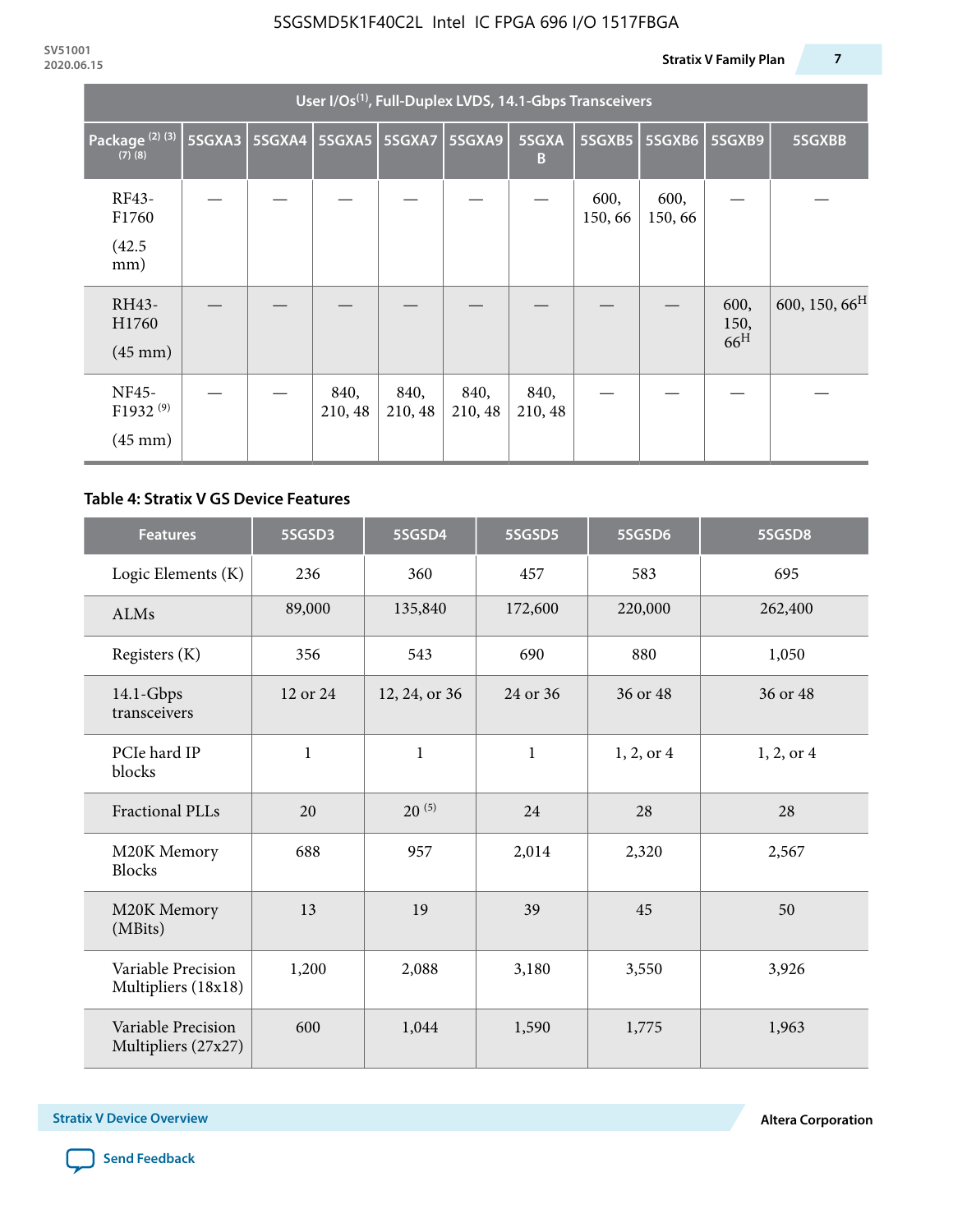**8 Stratix V Family Plan**

| <b>Features</b>                                                     | 5SGSD3                   | 5SGSD4          | 5SGSD5         | 5SGSD6       | 5SGSD8       |  |  |  |  |  |  |
|---------------------------------------------------------------------|--------------------------|-----------------|----------------|--------------|--------------|--|--|--|--|--|--|
| DDR3 SDRAM x72<br><b>DIMM</b> Interfaces                            | $\overline{2}$           | $\overline{4}$  | $\overline{4}$ | 6            | 6            |  |  |  |  |  |  |
| User I/Os <sup>(1)</sup> , Full-Duplex LVDS, 14.1-Gbps Transceivers |                          |                 |                |              |              |  |  |  |  |  |  |
| Package (2) (3) (7) (8)                                             | 5SGSD3                   | 5SGSD4          | 5SGSD5         | 5SGSD6       | 5SGSD8       |  |  |  |  |  |  |
| EH29-H780<br>$(33$ mm $)$                                           | $360, 90, 12^{\text{H}}$ | 360, 90, $12^H$ |                |              |              |  |  |  |  |  |  |
| HF35-F1152 <sup>(9)</sup><br>$(35 \text{ mm})$                      | 432, 108, 24             | 432, 108, 24    | 552, 138, 24   |              |              |  |  |  |  |  |  |
| KF40-F1517 <sup>(9)</sup><br>$(40 \text{ mm})$                      |                          | 696, 174, 36    | 696, 174, 36   | 696, 174, 36 | 696, 174, 36 |  |  |  |  |  |  |
| NF45-F1932 <sup>(9)</sup><br>$(45 \text{ mm})$                      |                          |                 |                | 840, 210, 48 | 840, 210, 48 |  |  |  |  |  |  |

#### **Table 5: Stratix V E Device Features**

| <b>Features</b>                        | 5SEE9   | 5SEEB   |
|----------------------------------------|---------|---------|
| Logic Elements (K)                     | 840     | 952     |
| <b>ALMs</b>                            | 317,000 | 359,200 |
| Registers (K)                          | 1,268   | 1,437   |
| Fractional PLLs                        | 28      | 28      |
| M20K Memory Blocks                     | 2,640   | 2,640   |
| M20K Memory (MBits)                    | 52      | 52      |
| Variable Precision Multipliers (18x18) | 704     | 704     |
| Variable Precision Multipliers (27x27) | 352     | 352     |
| DDR3 SDRAM x72 DIMM Interfaces         | 6       | 6       |

**Altera Corporation** 

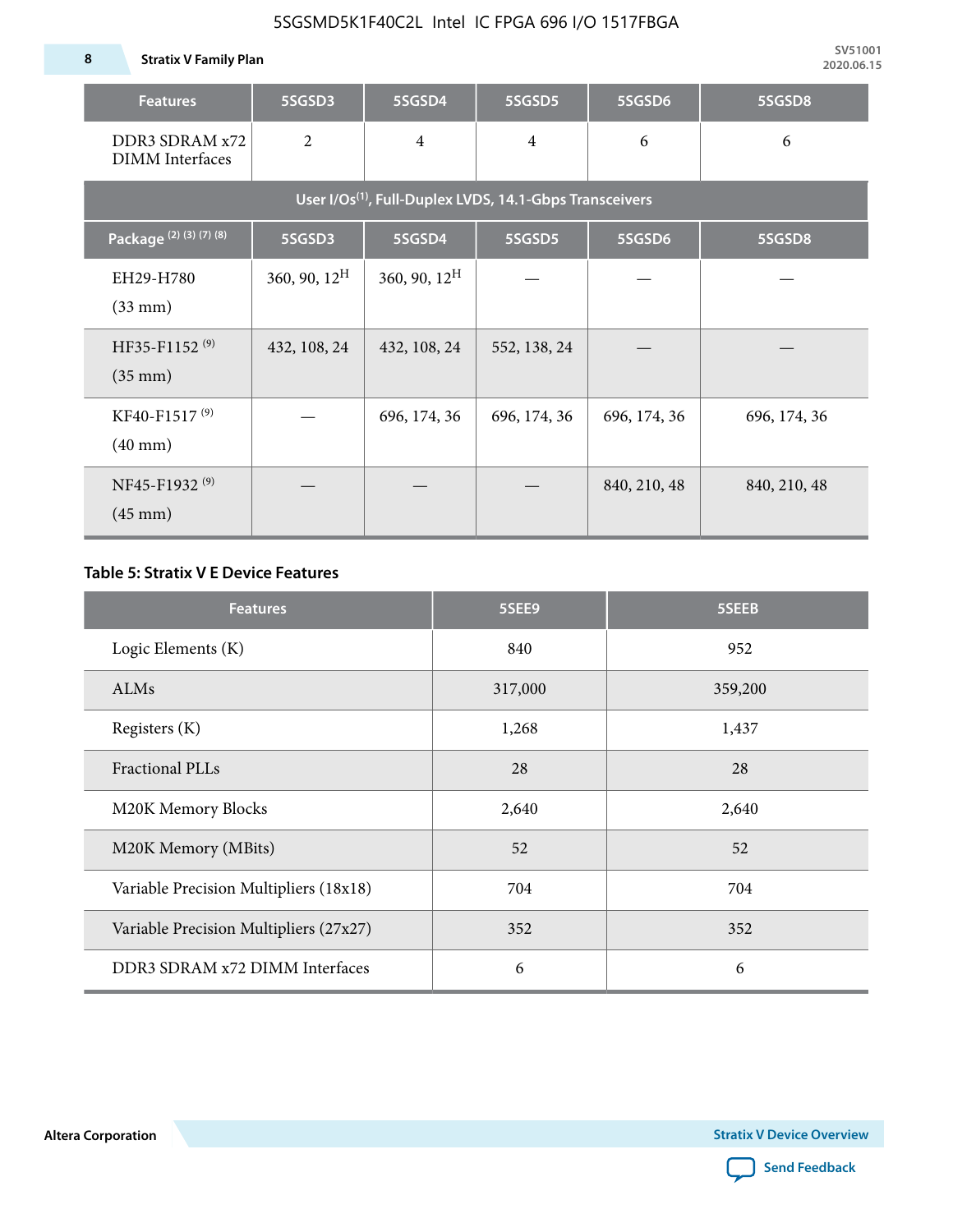| 2020.06.15 |                                                                     |                                             | 9<br><b>Stratix V Family Plan</b> |
|------------|---------------------------------------------------------------------|---------------------------------------------|-----------------------------------|
|            |                                                                     | User I/Os <sup>(1)</sup> , Full-Duplex LVDS |                                   |
|            | Package <sup>(2)</sup> <sup>(3)</sup> <sup>(7)</sup> <sup>(8)</sup> | 5SEE9                                       | 5SEEB                             |
|            | H40-H1517<br>$(45 \text{ mm})$                                      | 696, 174 <sup>H</sup>                       | 696, 174 <sup>H</sup>             |
|            | F45-F1932<br>$(45 \text{ mm})$                                      | 840, 210                                    | 840, 210                          |

#### **Table 6: Device Migration List Across All Stratix V Device Variants**

|  |  | All devices in a specific column allow migration. |
|--|--|---------------------------------------------------|
|--|--|---------------------------------------------------|

|                             |               | Package                            |                |                                           |                                                           |                |               |                |                                    |               |                |
|-----------------------------|---------------|------------------------------------|----------------|-------------------------------------------|-----------------------------------------------------------|----------------|---------------|----------------|------------------------------------|---------------|----------------|
|                             | EH29-<br>H780 | HF35-<br>F1152 <sup>(</sup><br>10) | KF35-<br>F1152 | KF40-<br>F1517/<br>KH40-<br>H1517<br>(11) | NF40/<br><b>KF40-</b><br>F1517 <sup>(1</sup><br>$2)$ (13) | RF40-<br>F1517 | H40-<br>H1517 | RF43-<br>F1760 | NF45-<br>F1932 <sup>(</sup><br>11) | F45-<br>F1932 | RH43-<br>H1760 |
| <b>Stratix V GX devices</b> |               |                                    |                |                                           |                                                           |                |               |                |                                    |               |                |
| A3                          | Yes           | Yes                                | Yes            | Yes                                       |                                                           |                |               |                |                                    |               |                |
| A4                          |               | Yes                                | Yes            | Yes                                       |                                                           |                |               |                |                                    |               |                |
| A <sub>5</sub>              |               | Yes                                | Yes            | Yes                                       | Yes                                                       |                |               |                | Yes                                |               |                |
| A7                          |               | Yes                                | Yes            | Yes                                       | Yes                                                       |                |               |                | Yes                                |               |                |
| A <sub>9</sub>              |               |                                    |                | Yes                                       |                                                           |                |               |                | Yes                                |               |                |
| AB                          |               |                                    |                | Yes                                       |                                                           |                |               |                | Yes                                |               |                |
| B <sub>5</sub>              |               |                                    |                |                                           |                                                           | Yes            |               | Yes            |                                    |               |                |
| B <sub>6</sub>              |               |                                    |                |                                           |                                                           | Yes            |               | Yes            |                                    |               |                |
| <b>B9</b>                   |               |                                    |                |                                           |                                                           |                |               |                |                                    |               | Yes            |
| <b>BB</b>                   |               |                                    |                |                                           |                                                           |                |               |                |                                    |               | Yes            |

 $(10)$  All devices in this column are in the HF35 package and have twenty-four 14.1-Gbps transceivers.



<sup>(11)</sup> Different devices within this column have small differences in the overall package height. When multiple Stratix V devices with different package heights are placed on a single board, a single-piece heatsink may not cover the devices evenly. Refer to *AN 670: Thermal Solutions to Address Height Variation in Stratix V Packages*.

<sup>(12)</sup> The 5SGTC5/7 devices in the KF40 package have four 28.05-Gbps transceivers and thirty-two 12.5-Gbps transceivers. Other devices in this column are in the NF40 package and have forty-eight 14.1-Gbps transceivers.

<sup>(13)</sup> For more information, refer to *AN 644: Migration Between Stratix V GX and Stratix V GT Devices*.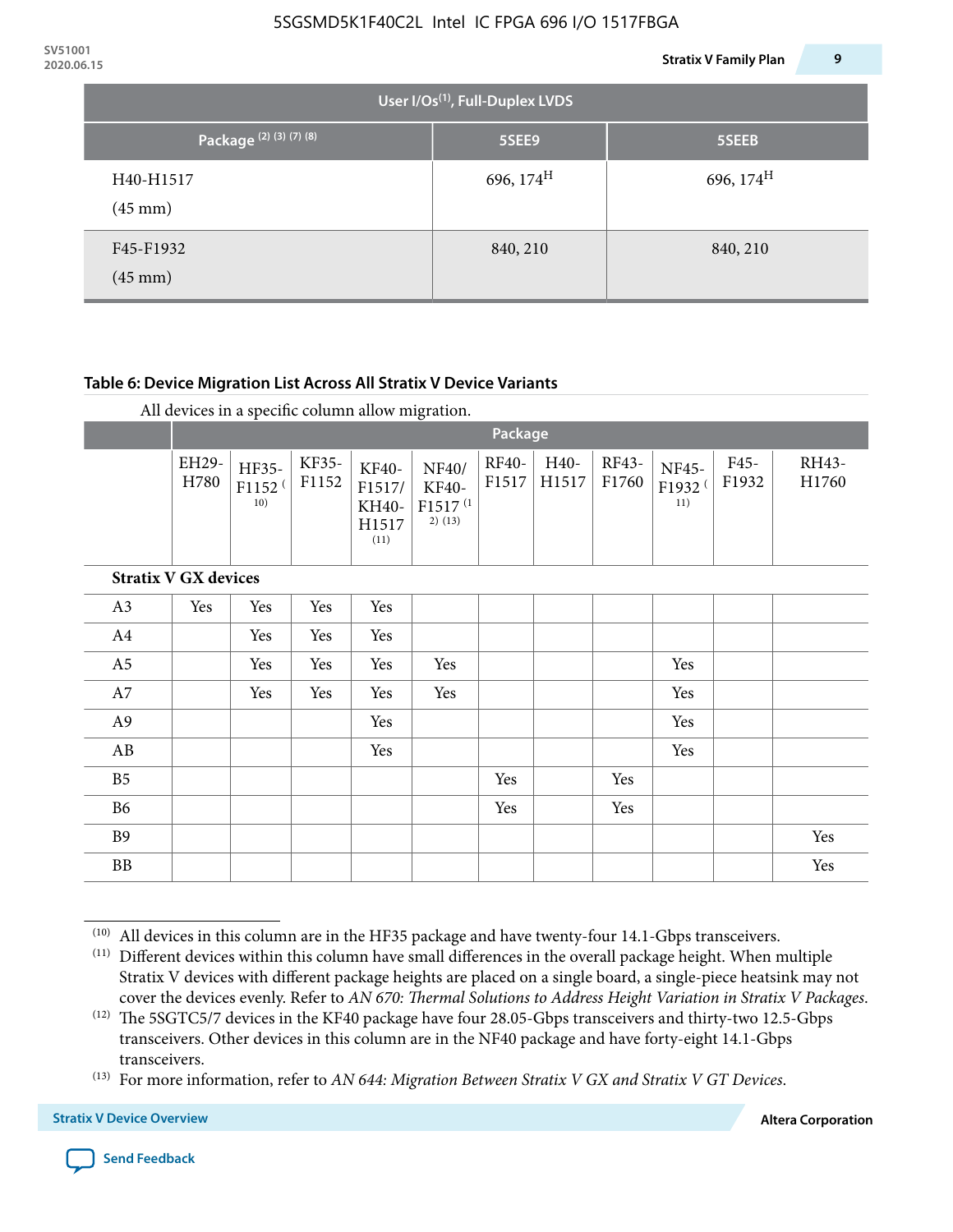#### **10 Low-Power Serial Transceivers**

**Package**

|                | <b>Stratix V GT devices</b> |     |     |     |  |     |
|----------------|-----------------------------|-----|-----|-----|--|-----|
| C <sub>5</sub> |                             |     |     | Yes |  |     |
| C7             |                             |     |     | Yes |  |     |
|                | <b>Stratix V GS devices</b> |     |     |     |  |     |
| D <sub>3</sub> | Yes                         | Yes |     |     |  |     |
| D4             | Yes                         | Yes | Yes |     |  |     |
| D <sub>5</sub> |                             | Yes | Yes |     |  |     |
| D6             |                             |     | Yes |     |  | Yes |

D8 | | | Yes | | | Yes | | | | Yes

#### **Stratix V E devices**

| $\mathbf{E}$<br>ヒン |  |  |  | Yes |  | Yes |  |
|--------------------|--|--|--|-----|--|-----|--|
| <b>DD</b><br>FR    |  |  |  | Yes |  | Yes |  |

**Note:** To verify the pin migration compatibility, use the Pin Migration View window in the Quartus II software Pin Planner.

#### **Related Information**

• **[Altera Product Selector](http://www.altera.com/products/selector/psg-selector.html#)**

Provides the latest information about Altera products.

- **[For more information about verifying the pin migration compatibility, refer to the I/O](http://www.altera.com/literature/hb/qts/qts_qii52013.pdf) [Management chapter in volume 2 of the Quartus II Handbook.](http://www.altera.com/literature/hb/qts/qts_qii52013.pdf)**
- **[For full package details, refer to the Package information datasheet for Altera devices.](http://www.altera.com/support/devices/packaging/specifications/pkg-pin/spe-index.jsp)**
- **[AN 644: Migration Between Stratix V GX and Stratix V GT Devices](http://www.altera.com/literature/an/an644.pdf)**
- **[AN 670: Thermal Solutions to Address Height Variation in Stratix V Packages](http://www.altera.com/literature/an/an670.pdf)**

### **Low-Power Serial Transceivers**

Stratix V FPGAs deliver the industry's most flexible transceivers with the highest bandwidth from 600 Mbps to 28.05 Gbps, low bit error ratio (BER), and low power. Stratix V transceivers have many enhancements to improve flexibility and robustness. These enhancements include robust analog receiver clock and data recovery (CDR), advanced pre-emphasis, and equalization. In addition, each channel provides full featured embedded PCS hard IP to simplify the design, lower the power, and save valuable core resources.

Stratix V transceivers are compliant with a wide range of standard protocols and data rates and are equipped with a variety of signal conditioning features to support backplane, optical module, and chip-tochip applications.

Stratix V transceivers are located on the left and right sides of the device, as shown in the figure below. The transceivers are isolated from the rest of the chip to prevent core and I/O noise from coupling into the transceivers, thereby ensuring optimal signal integrity. The transceiver channels consist of the physical medium attachment (PMA), PCS, and high-speed clock networks. You can also configure unused transceiver PMA channels as additional transmitter PLLs.

**Altera Corporation Stratix V Device Overview**

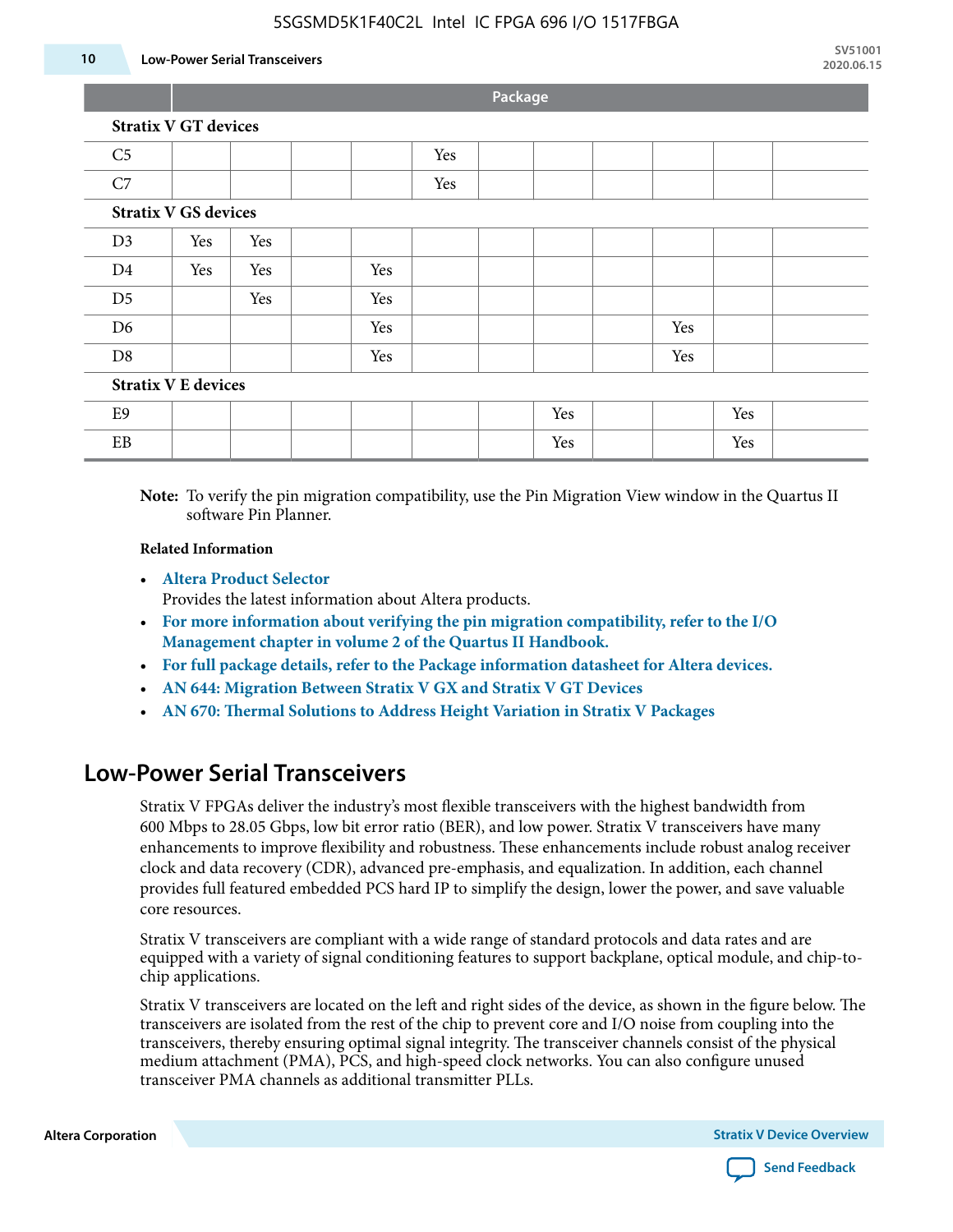#### **Figure 1: Stratix V GT, GX, and GS Device Chip View**

This figure represents one variant of a Stratix V device with transceivers. Other variants may have a different floorplan than the one shown here.



(1) You can use the unused transceiver channels as additional transceiver transmitter PLLs.

The following table lists the PMA features for the Stratix V transceivers.

#### **Table 7: Transceiver PMA Features**

| <b>Feature</b>        | <b>Capability</b>                                                                              |
|-----------------------|------------------------------------------------------------------------------------------------|
| Chip-to-chip support  | 28.05 Gbps and 12.5 Gbps (Stratix V GT devices) and<br>14.1 Gbps (Stratix V GX and GS devices) |
| Backplane support     | 12.5 Gbps (Stratix V GX, GS, and GT devices)                                                   |
| Cable driving support | PCIe cable and eSATA applications                                                              |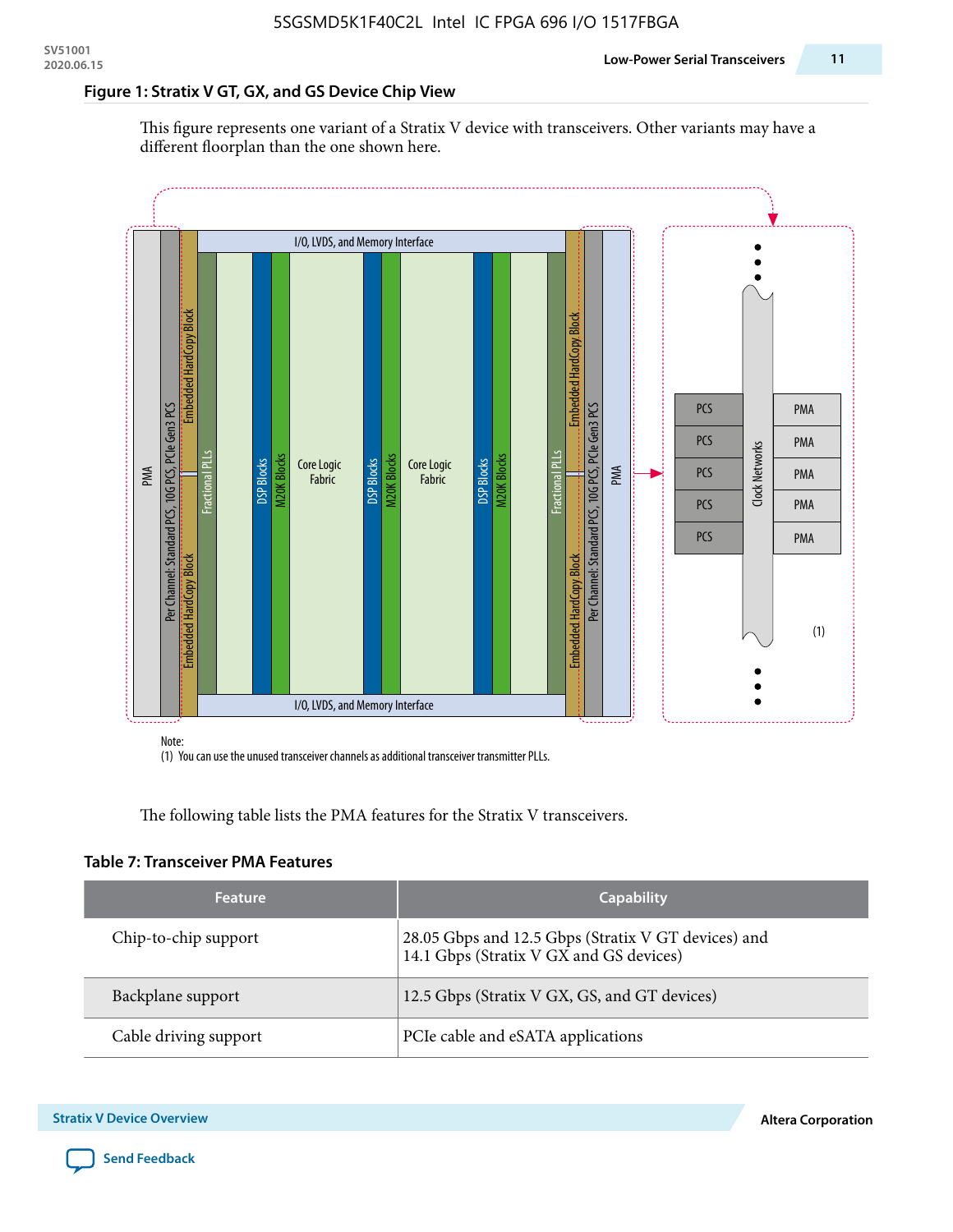**12 Low-Power Serial Transceivers**

| <b>Feature</b>                                      | <b>Capability</b>                                                                                                                                                         |
|-----------------------------------------------------|---------------------------------------------------------------------------------------------------------------------------------------------------------------------------|
| Optical module support with EDC                     | 10G Form-factor Pluggable (XFP), Small Form-factor Pluggable<br>(SFP+), Quad Small Form-factor Pluggable (QSFP), CXP, 100G<br>Pluggable (CFP), 100G Form-factor Pluggable |
| Continuous Time Linear Equalization<br>(CTLE)       | Receiver 4-stage linear equalization to support high-attenuation<br>channels                                                                                              |
| Decision Feedback Equalization (DFE)                | Receiver 5-tap digital equalizer to minimize losses and crosstalk                                                                                                         |
| Adaptive equalization (AEQ)                         | Adaptive engine to automatically adjust equalization to<br>compensate for changes over time                                                                               |
| PLL-based clock recovery                            | Superior jitter tolerance versus phase interpolation techniques                                                                                                           |
| Programmable deserialization and word<br>alignment  | Flexible deserialization width and configurable word alignment<br>patterns                                                                                                |
| Transmitter equalization (pre-emphasis)             | Transmitter driver 4-tap pre-emphasis and de-emphasis for<br>protocol compliance under lossy conditions                                                                   |
| Ring and LC oscillator transmitter PLLs             | Choice of transmitter PLLs per channel, optimized for specific<br>protocols and applications                                                                              |
| On-chip instrumentation (EyeQ data-<br>eye monitor) | Allows non-intrusive on-chip monitoring of both width and<br>height of the data eye                                                                                       |
| Dynamic reconfiguration                             | Allows reconfiguration of single channels without affecting<br>operation of other channels                                                                                |
| Protocol support                                    | Compliance with over 50 industry standard protocols in the<br>range of 600 Mbps to 28.05 Gbps                                                                             |

The Stratix V core logic connects to the PCS through an 8-, 10-, 16-, 20-, 32-, 40-, 64-, or 66-bit interface, depending on the transceiver data rate and protocol. Stratix V devices contain PCS hard IP to support PCIe Gen3, Gen2, Gen1, Interlaken, 10GE, XAUI, GbE, SRIO, CPRI, and GPON protocols. All other standard and proprietary protocols are supported through the transceiver PCS hard IP. The following table lists the transceiver PCS features.

#### **Table 8: Transceiver PCS Features**

| <b>Protocol</b> | Data Rates (Gbps)     | <b>Transmitter Data Path</b>                                                                  | <b>Receiver Data Path</b>                                                                                  |
|-----------------|-----------------------|-----------------------------------------------------------------------------------------------|------------------------------------------------------------------------------------------------------------|
| Custom PHY      | $0.6 \text{ to } 8.5$ | Phase compensation FIFO, byte<br>serializer, 8B/10B encoder,<br>bit-slip, and channel bonding | Word aligner, de-skew FIFO,<br>rate match FIFO, 8B/10B<br>decoder, byte deserializer, and<br>byte ordering |

**Altera Corporation** 

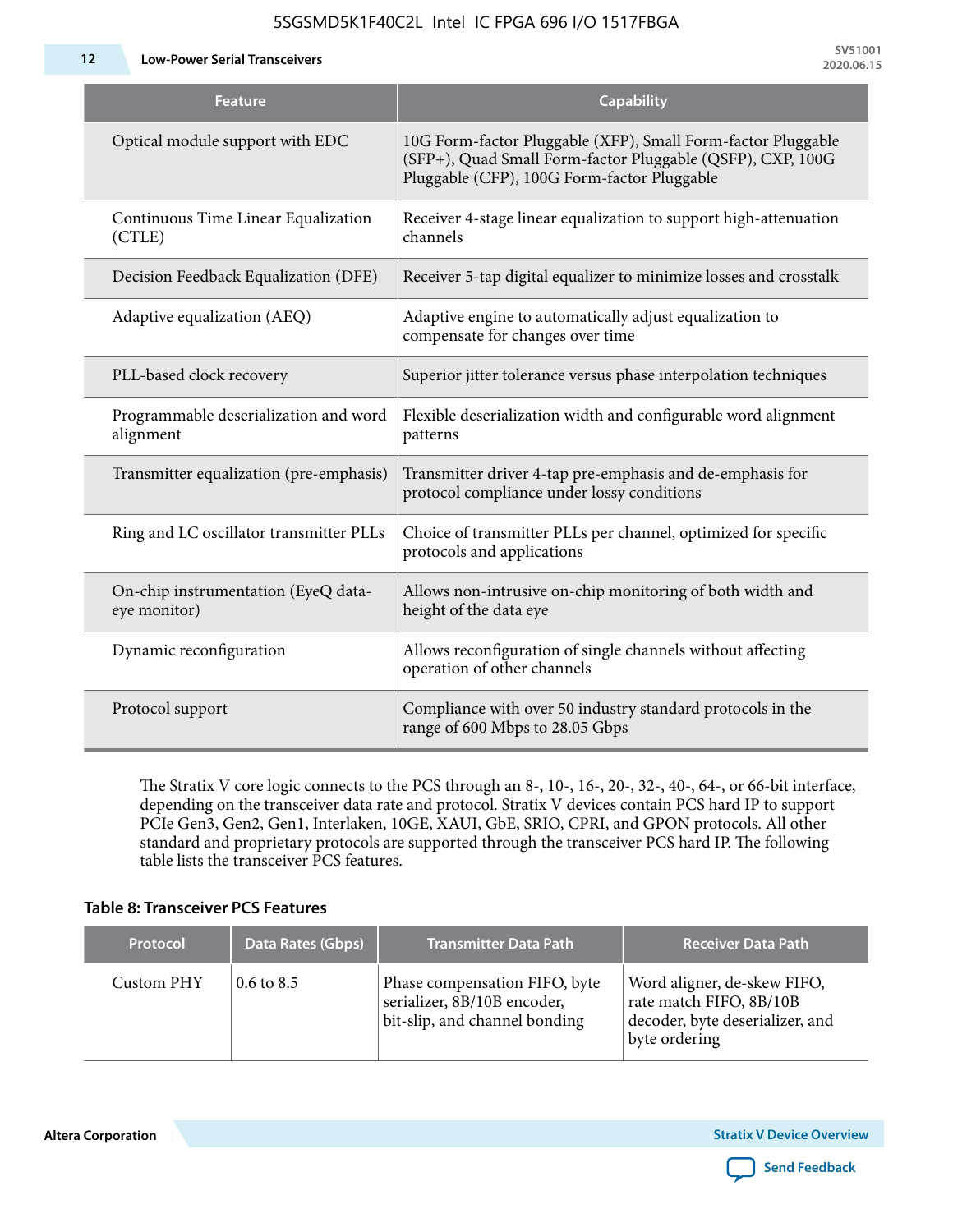**SV51001**

#### **2020.06.15 PCIe Gen3, Gen2, and Gen1 Hard IP (Embedded HardCopy Block) 13**

| Protocol                         | <b>Data Rates (Gbps)</b> | <b>Transmitter Data Path</b>                                                                           | <b>Receiver Data Path</b>                                                                                                               |  |
|----------------------------------|--------------------------|--------------------------------------------------------------------------------------------------------|-----------------------------------------------------------------------------------------------------------------------------------------|--|
| Custom 10G<br><b>PHY</b>         | 9.98 to 14.1             | TX FIFO, gear box, and bit-slip                                                                        | RX FIFO and gear box                                                                                                                    |  |
| x1, x4, x8 PCIe<br>Gen1 and Gen2 | 2.5 and 5.0              | Same as custom PHY plus PIPE<br>2.0 interface to core logic                                            | Same as custom PHY plus<br>PIPE 2.0 interface to core logic                                                                             |  |
| x1, x4, x8 PCIe<br>Gen3          | 8                        | Phase compensation FIFO,<br>encoder, scrambler, gear box, and<br>bit-slip                              | Block synchronization, rate<br>match FIFO, decoder,<br>de-scrambler, and phase<br>compensation FIFO                                     |  |
| 10G Ethernet                     | 10.3125                  | TX FIFO, 64/66 encoder,<br>scrambler, and gear box                                                     | RX FIFO, 64/66 decoder,<br>de-scrambler, block synchro-<br>nization, and gear box                                                       |  |
| Interlaken                       | 4.9 to 14.1              | TX FIFO, frame generator,<br>CRC-32 generator, scrambler,<br>disparity generator, and gear box         | RX FIFO, frame generator,<br>CRC-32 checker, frame<br>decoder, descrambler,<br>disparity checker, block<br>synchronization, and gearbox |  |
| OTN 40 and                       | $(4+1)$ x 11.3           | TX FIFO, channel bonding, and                                                                          | RX FIFO, lane deskew, and                                                                                                               |  |
| 100                              | $(10+1)$ x 11.3          | byte serializer                                                                                        | byte de-serializer                                                                                                                      |  |
| GbE                              | 1.25                     | Same as custom PHY plus GbE<br>state machine                                                           | Same as custom PHY plus<br>GbE state machine                                                                                            |  |
| <b>XAUI</b>                      | 3.125 to 4.25            | Same as custom PHY plus XAUI<br>state machine for bonding four<br>channels                             | Same as custom PHY plus<br>XAUI state machine for re-<br>aligning four channels                                                         |  |
| <b>SRIO</b>                      | 1.25 to 6.25             | Same as custom PHY plus SRIO<br>V2.1 compliant x2 and x4 channel SRIO V2.1 compliant x2 and<br>bonding | Same as custom PHY plus<br>x4 deskew state machine                                                                                      |  |
| <b>CPRI</b>                      | 0.6144 to 9.83           | Same as custom PHY plus TX<br>deterministic latency                                                    | Same as custom PHY plus RX<br>deterministic latency                                                                                     |  |
| <b>GPON</b>                      | 1.25, 2.5, and 10        | Same as custom PHY                                                                                     | Same as custom PHY                                                                                                                      |  |

# **PCIe Gen3, Gen2, and Gen1 Hard IP (Embedded HardCopy Block)**

Stratix V devices have PCIe hard IP designed for performance, ease-of-use, and increased functionality. The PCIe hard IP consists of the PCS, data link, and transaction layers. The PCIe hard IP supports Gen3, Gen2, and Gen1 end point and root port up to x8 lane configurations.

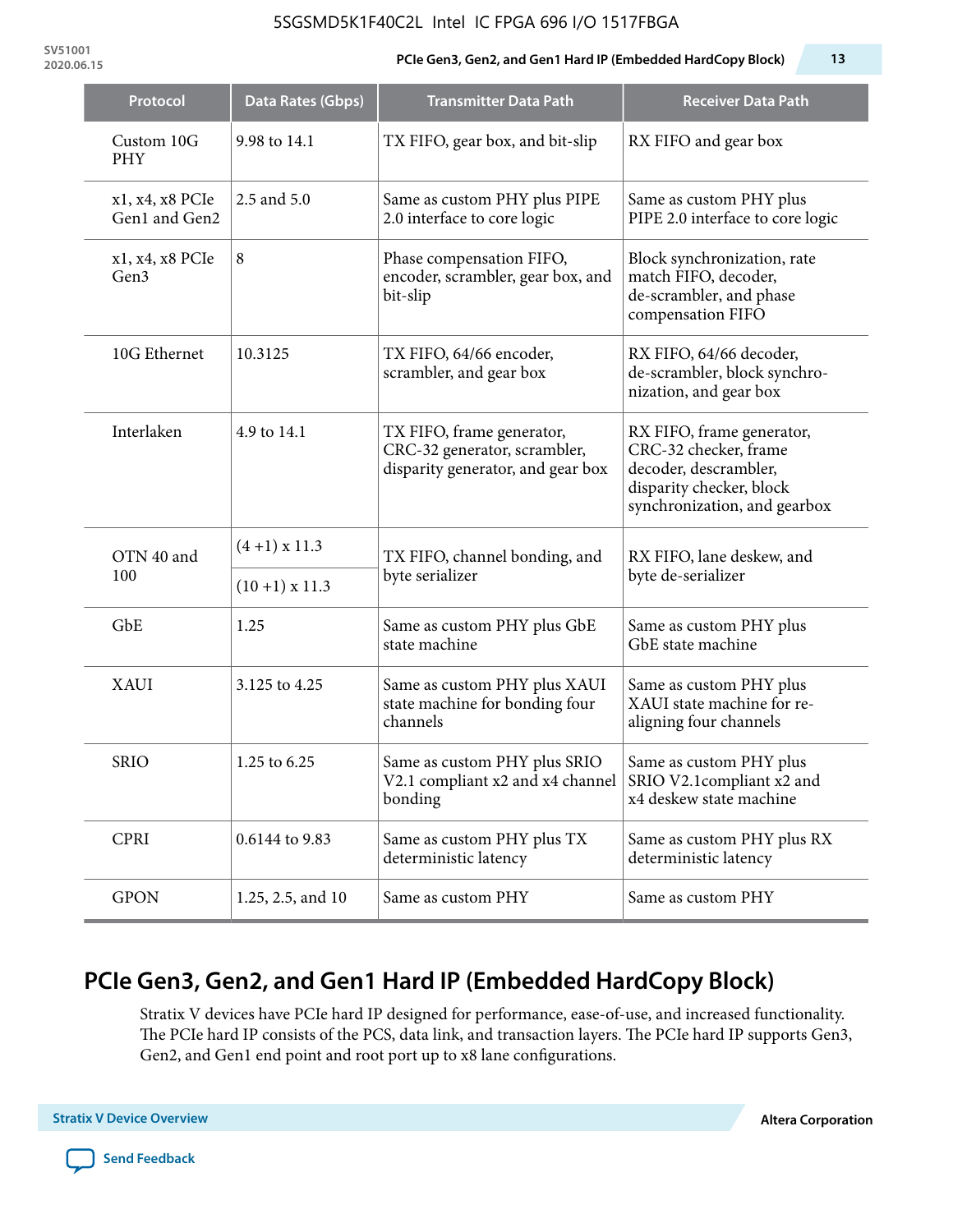#### **14 External Memory and GPIO**

The Stratix V PCIe hard IP operates independently from the core logic, which allows the PCIe link to wake up and complete link training in less than 100 ms while the Stratix V device completes loading the programming file for the rest of the FPGA. The PCIe hard IP also provides added functionality, which helps support emerging features such as Single Root I/O Virtualization (SR-IOV) or optional protocol extensions. In addition, the Stratix V device PCIe hard IP has improved end-to-end data path protection using ECC and enables device CvP.

In all Stratix V devices, the primary PCIe hard IP that supports CvP is always in the bottom left corner of the device (IOBANK\_B0L) when viewing the die from the top.

### **External Memory and GPIO**

Each Stratix V I/O block has a hard FIFO that improves the resynchronization margin as data is transferred from the external memory to the FPGA.

The hard FIFO also lowers PHY latency, resulting in higher random access performance. GPIOs include on-chip dynamic termination to reduce the number of external components and minimize reflections. On-package decoupling capacitors suppress noise on the power lines, which reduce noise coupling into the I/Os. Memory banks are isolated to prevent core noise from coupling to the output, thus reducing jitter and providing optimal signal integrity.

The external memory interface block uses advanced calibration algorithms to compensate for process, voltage and temperature (PVT) variations in the FPGA and external memory components. The advanced algorithms ensure maximum bandwidth and a robust timing margin across all conditions. Stratix V devices deliver a complete memory solution with the High Performance Memory Controller II (HPMC II) and UniPHY MegaCore® IP that simplifies a design for today's advanced memory modules. The following table lists external memory interface block performance.

| Interface         | Performance (MHz) |
|-------------------|-------------------|
| DDR3              | 933               |
| DDR <sub>2</sub>  | 400               |
| QDR II            | 350               |
| $QDR II+$         | 550               |
| <b>RLDRAM II</b>  | 533               |
| <b>RLDRAM III</b> | 800               |

#### **Table 9: External Memory Interface Performance**

The specifications listed in this table are performance targets. For a current achievable performance, use the *External Memory Interface Spec Estimator*.

#### **Related Information**

**[External Memory Interface Spec Estimator](http://www.altera.com/technology/memory/estimator/mem-emif-index.html)**

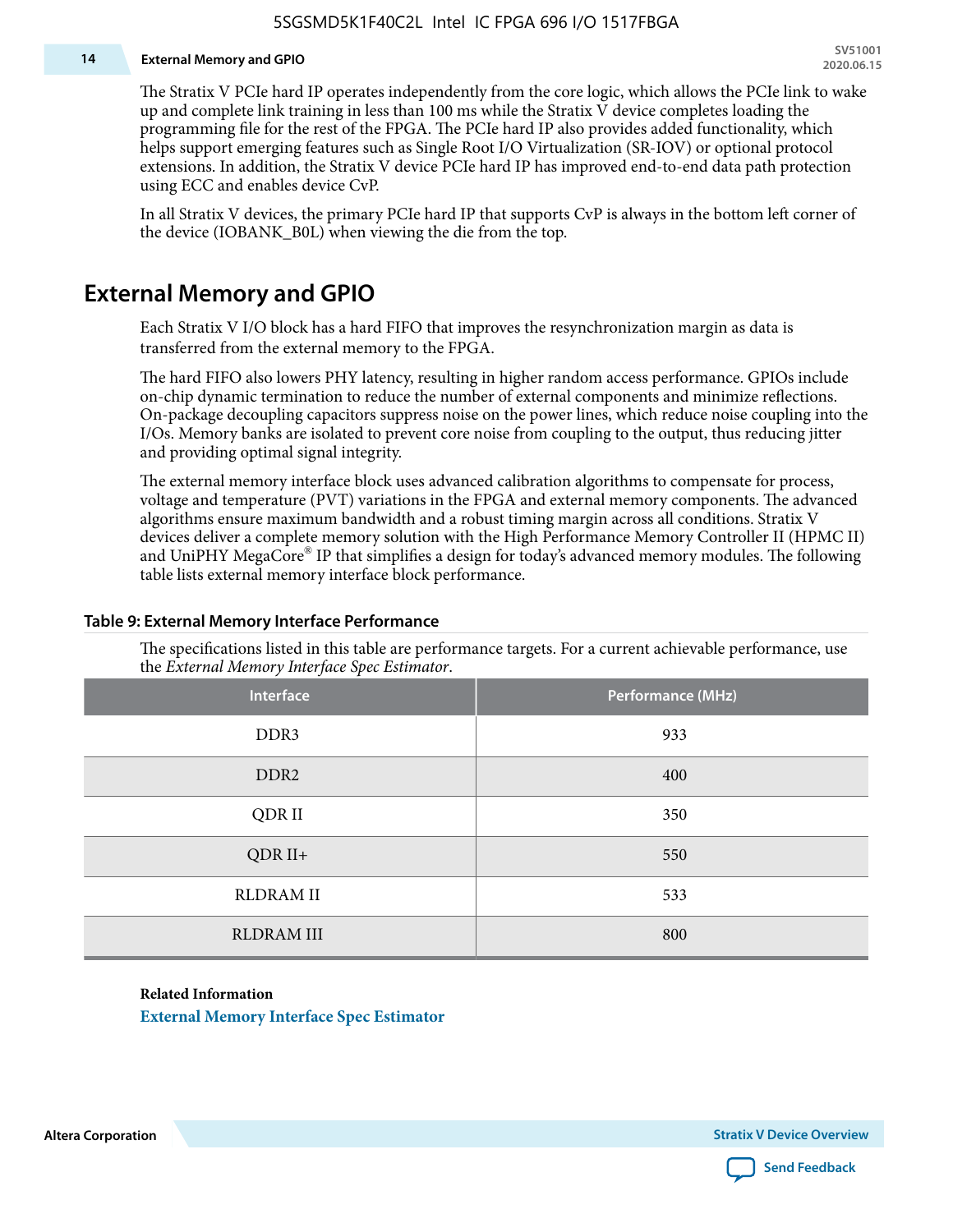# **Adaptive Logic Module**

Stratix V devices use an improved ALM to implement logic functions more efficiently. The Stratix V ALM has eight inputs with a fracturable look-up table (LUT), two dedicated embedded adders, and four dedicated registers.

The Stratix V ALM has the following enhancements:

- Packs 6% more logic when compared with the ALM found in Stratix IV devices.
- Implements select 7-input LUT-based functions, all 6-input logic functions, and two independent functions consisting of smaller LUT sizes (such as two independent 4-input LUTs) to optimize core usage.
- Adds more registers (four registers per 8-input fracturable LUT). More registers allow Stratix V devices to maximize core performance at a higher core logic usage and provides easier timing closure for register-rich and heavily pipelined designs.

The Quartus II software leverages the Stratix V ALM logic structure to deliver the highest performance, optimal logic usage, and lowest compile times. The Quartus II software simplifies design re-use because it automatically maps legacy Stratix designs into the new Stratix V ALM architecture.

# **Clocking**

The Stratix V device core clock network is designed to support 800-MHz fabric operations and 1,066-MHz and 1,600-Mbps external memory interfaces.

The clock network architecture is based on Altera's proven global, quadrant, and peripheral clock structure, which is supported by dedicated clock input pins and fractional clock synthesis PLLs. The Quartus II software identifies all unused sections of the clock network and powers them down, which reduces power consumption.

### **Fractional PLL**

Stratix V devices contain up to 32 fractional PLLs.

You can use the fractional PLLs to reduce both the number of oscillators required on the board and the clock pins used in the FPGA by synthesizing multiple clock frequencies from a single reference clock source. In addition, you can use the fractional PLLs for clock network delay compensation, zero delay buffering, and transmitter clocking for transceivers. Fractional PLLs can be individually configured for integer mode or fractional mode with third-order delta-sigma modulation.

### **Embedded Memory**

Stratix V devices contain two types of embedded memory blocks: MLAB (640-bit) and M20K (20-Kbit). MLAB blocks are ideal for wide and shallow memories. M20K blocks are useful for supporting larger memory configurations and include ECC.

Both types of memory blocks operate up to 600 MHz and can be configured to be a single- or dual-port RAM, FIFO, ROM, or shift register. These memory blocks are flexible and support a number of memory configurations, as shown in the following table.

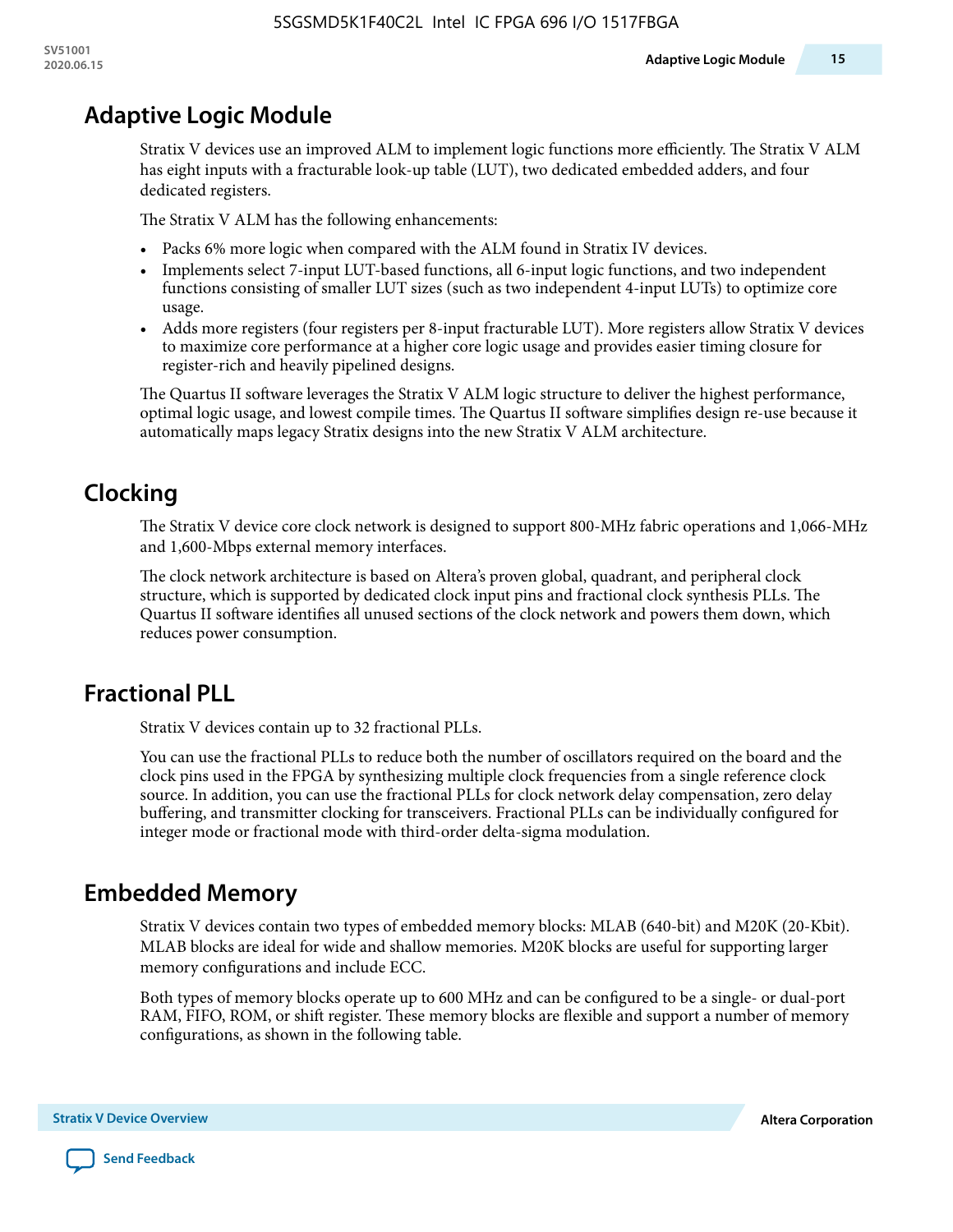#### **16 Variable Precision DSP Block**

**SV51001 2020.06.15**

#### **Table 10: Embedded Memory Block Configuration**

| MLAB (640 Bits) | M20K (20,480 Bits) |
|-----------------|--------------------|
|                 | 512x40             |
|                 | 1Kx20              |
| 32x20           | 2Kx10              |
| 64x10           | 4Kx5               |
|                 | 8Kx2               |
|                 | 16Kx1              |

The Quartus II software simplifies design re-use by automatically mapping memory blocks from legacy Stratix devices into the Stratix V memory architecture.

### **Variable Precision DSP Block**

Stratix V FPGAs feature the industry's first variable precision DSP block that you can configure to natively support signal processing with precision ranging from 9x9 to 36x36.

You can independently configure each DSP block at compile time as either a dual 18x18 multiply accumulate or a single 27x27 multiply accumulate. With a dedicated 64-bit cascade bus, you can cascade multiple variable precision DSP blocks to implement even higher precision DSP functions efficiently. The following table describes how variable precision is accommodated within a DSP block or by using multiple blocks.

| <b>Multiplier Size</b><br>(bits) | <b>DSP Block Resources</b>          | <b>Expected Usage</b>                                      |
|----------------------------------|-------------------------------------|------------------------------------------------------------|
| 9x9                              | 1/3 of variable precision DSP block | Low precision fixed point                                  |
| 18x18                            | 1/2 of variable precision DSP block | Medium precision fixed point                               |
| 27x27                            | 1 variable precision DSP block      | High precision fixed or single precision<br>floating point |
| 36x36                            | 2 variable precision DSP blocks     | Very high precision fixed point                            |

#### **Table 11: Variable Precision DSP Block Configurations**

Complex multiplication is common in DSP algorithms. One of the most popular applications of complex multipliers is the fast Fourier transform (FFT) algorithm, which increases precision requirements on only one side of the multiplier. The variable precision DSP block is designed to support the FFT algorithm with a proportional increase in DSP resources with precision growth. The following table lists complex multipli‐ cation with variable precision DSP blocks.

**Altera Corporation** 

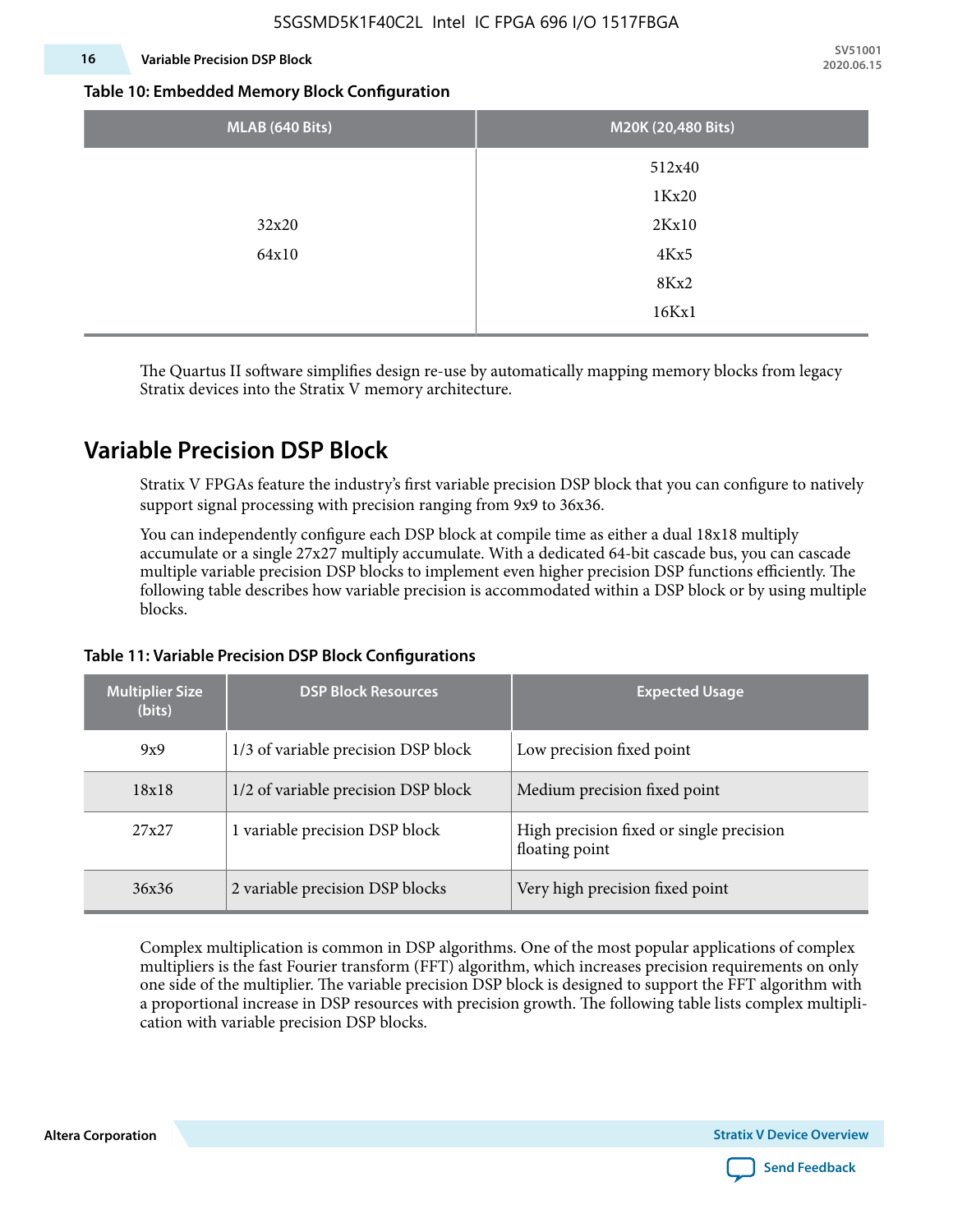| <b>Multiplier Size</b><br>(bits) | <b>DSP Block Resources</b>      | <b>Expected Usage</b>                     |
|----------------------------------|---------------------------------|-------------------------------------------|
| 18x18                            | 2 variable precision DSP blocks | Resource optimized FFTs                   |
| 18x25                            | 3 variable precision DSP blocks | Accommodate bit growth through FFT stages |
| 18x36                            | 4 variable precision DSP blocks | Highest precision FFT stages              |
| 27x27                            | 4 variable precision DSP blocks | Single precision floating point           |

#### **Table 12: Complex Multiplication with Variable Precision DSP Blocks**

For FFT applications with high dynamic range requirements, only the Altera $^\circ$  FFT MegaCore offers an option of single precision floating point implementation, with the resource usage and performance similar to high-precision fixed point implementations.

Other new features include:

- 64-bit accumulator, the largest in the industry
- Hard pre-adder, available in both 18- and 27-bit modes
- Cascaded output adders for efficient systolic FIR filters
- Internal coefficient register banks
- Enhanced independent multiplier operation
- Efficient support for single- and double-precision floating point arithmetic
- Ability to infer all the DSP block modes through HDL code using the Altera Complete Design Suite

The variable precision DSP block is ideal for higher bit precision in high-performance DSP applications. At the same time, the variable precision DSP block can efficiently support the many existing 18-bit DSP applications, such as high definition video processing and remote radio heads. Stratix V FPGAs, with the variable precision DSP block architecture, are the only FPGA family that can efficiently support many different precision levels, up to and including floating point implementations. This flexibility results in increased system performance, reduced power consumption, and reduced architecture constraints for system algorithm designers.

### **Power Management**

Stratix V devices leverage FPGA architectural features and process technology advancements to reduce total power consumption by up to 30% when compared with Stratix IV devices at the same performance level.

Stratix V devices continue to provide programmable power technology, introduced in earlier generations of Stratix FPGA families. The Quartus II software PowerPlay feature identifies critical timing paths in a design and biases core logic in that path for high performance. PowerPlay also identifies non-critical timing paths and biases core logic in that path for low power instead of high performance. PowerPlay automatically biases core logic to meet performance and optimize power consumption.

Additionally, Stratix V devices have a number of hard IP blocks that reduce logic resources and deliver substantial power savings when compared with soft implementations. The list includes PCIe Gen1/Gen2/ Gen3, Interlaken PCS, hard I/O FIFOs, and transceivers. Hard IP blocks consume up to 50% less power than equivalent soft implementations.

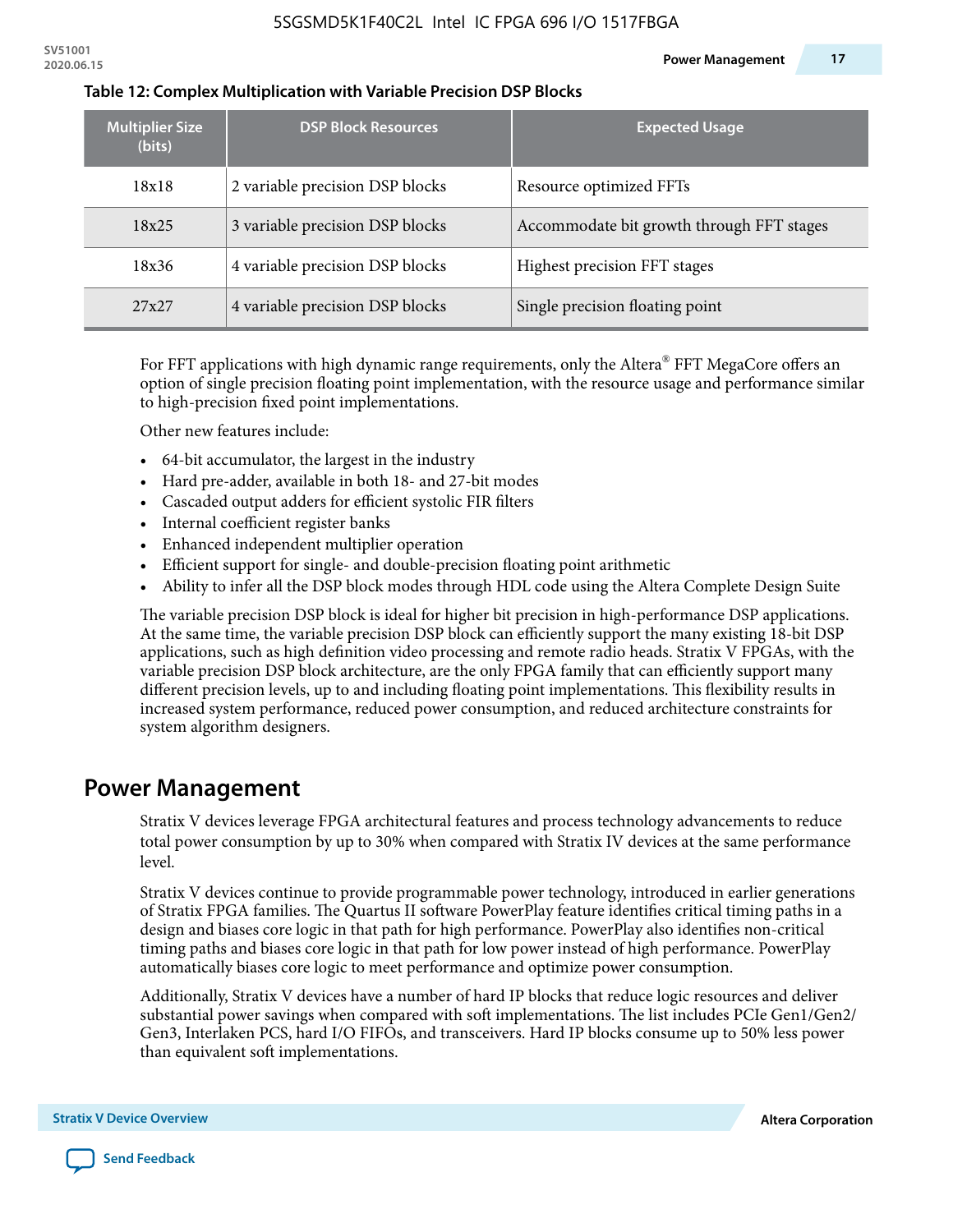#### **18 Incremental Compilation**

Stratix V transceivers are designed for power efficiency. The transceiver channels consume 50% less power than Stratix IV FPGAs. The transceiver PMA consumes approximately 90 mW at 6.5 Gbps and 170 mW at 12.5 Gbps.

### **Incremental Compilation**

The Quartus II software incremental compilation feature reduces compilation time by up to 70% and preserves performance to ease timing closure.

Incremental compilation supports top-down, bottom-up, and team-based design flows. Incremental compilation facilitates modular hierarchical and team-based design flows where a team of designers work in parallel on a design. Different designers or IP providers can develop and optimize different blocks of the design independently, which you can then import into the top-level project.

### **Enhanced Configuration and CvP**

Stratix V device configuration is enhanced for ease-of-use, speed, and cost.

Stratix V devices support a new 4-bit bus active serial mode (ASx4). ASx4 supports up to a 400Mbps data rate using small low-cost quad interface Flash devices. ASx4 mode is easy to use and offers an ideal balance between cost and speed. Finally, the fast passive parallel (FPP) interface is enhanced to support 8-, 16-, and 32-bit data widths to meet a wide range of performance and cost goals.

You can configure Stratix V FPGAs using CvP with PCIe. CvP with PCIe divides the configuration process into two parts: the PCIe hard IP and periphery and the core logic fabric. CvP uses a much smaller amount of external memory (flash or ROM) because CvP has to store only the configuration file for the PCIe hard IP and periphery. The 100-ms power-up to active time (for PCIe) is much easier to achieve when only the PCIe hard IP and periphery are loaded. After the PCIe hard IP and periphery are loaded and the root port is booted up, application software running on the root port can send the configuration file for the FPGA fabric across the PCIe link where the file is loaded into the FPGA. The FPGA is then fully configured and functional.

The following table lists the configuration modes available for Stratix V devices.

| <b>Mode</b>                           | <b>Fast or</b><br><b>Slow POR</b> | Compres-<br>sion | <b>Encryption</b> | <b>Remote</b><br><b>Update</b> | Data Width | <b>Max Clock</b><br>Rate (MHz) | <b>Max Data Rate</b><br>(Mbps) |
|---------------------------------------|-----------------------------------|------------------|-------------------|--------------------------------|------------|--------------------------------|--------------------------------|
| <b>Active Serial</b><br>(AS)          | Yes                               | Yes              | Yes               | Yes                            | 1,4        | 100                            | 400                            |
| Passive Serial<br>(PS)                | Yes                               | <b>Yes</b>       | Yes               |                                | 1          | 125                            | 125                            |
| <b>Fast Passive</b><br>Parallel (FPP) | Yes                               | Yes              | Yes               | Yes $(14)$                     | 8, 16, 32  | $125^{(15)}$                   | 3,000                          |

#### **Table 13: Configuration Modes for Stratix V Devices**

**Altera Corporation Stratix V Device Overview**



<sup>(14)</sup> Remote update support with the Parallel Flash Loader.

<sup>&</sup>lt;sup>(15)</sup> The maximum clock rate is 125 MHz for x8 and x16 FPP, but only 100 MHz for x32 FPP.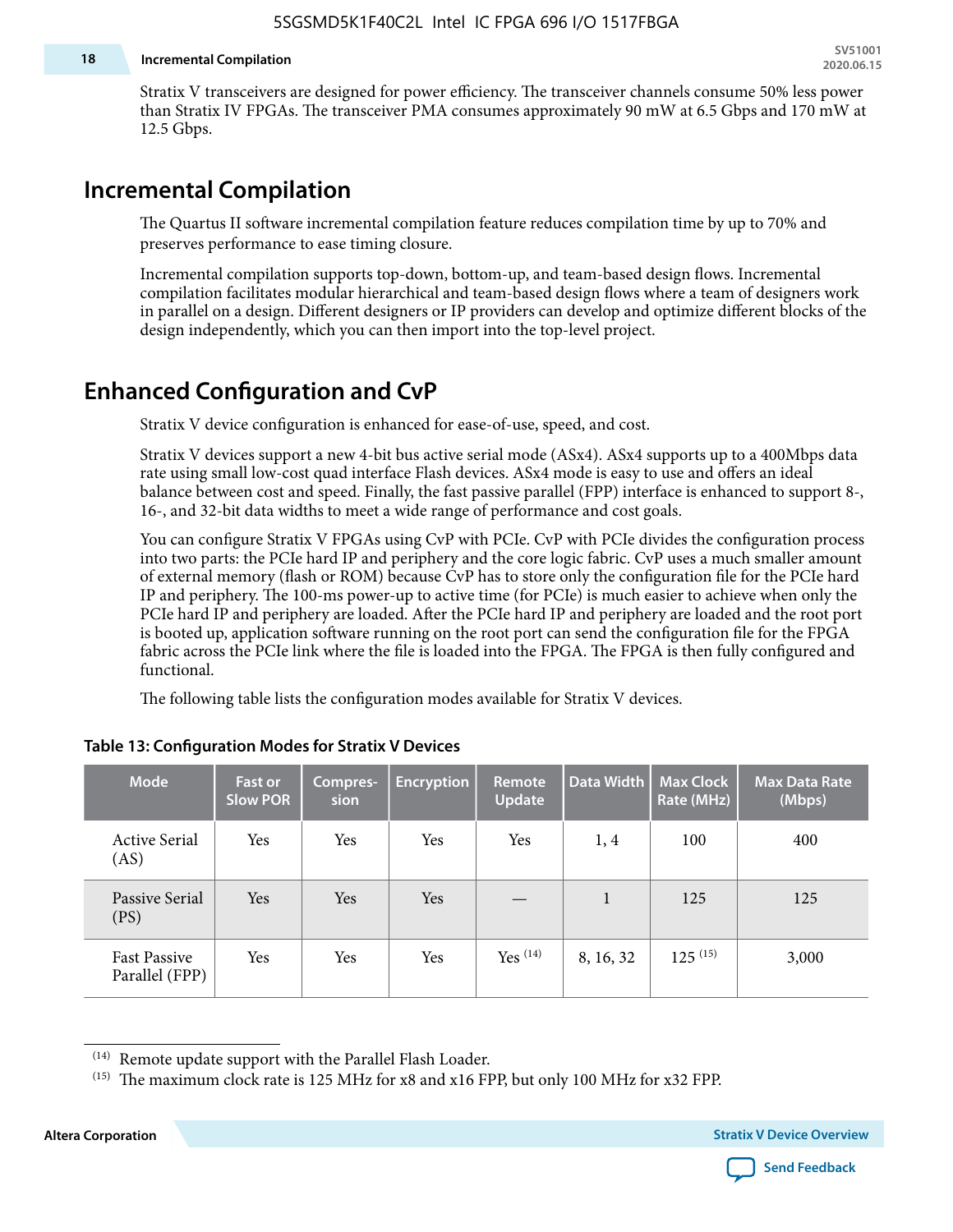| Mode                            | <b>Fast or</b><br><b>Slow POR</b> | Compres-<br>sion | <b>Encryption</b> | Remote<br><b>Update</b> | Data Width | <b>Max Clock</b><br>Rate (MHz) | <b>Max Data Rate</b><br>(Mbps) |
|---------------------------------|-----------------------------------|------------------|-------------------|-------------------------|------------|--------------------------------|--------------------------------|
| CvP                             |                                   |                  | Yes               | Yes                     | 1, 2, 4, 8 |                                | 3,000                          |
| Partial<br>Reconfigura-<br>tion |                                   |                  | Yes               | Yes                     | 16         | 125                            | 2,000                          |
| <b>JTAG</b>                     |                                   |                  |                   |                         |            | 33                             | 33                             |

### **Partial Reconfiguration**

Partial reconfiguration allows you to reconfigure part of the FPGA while other sections continue to operate.

This capability is required in systems where uptime is critical because partial reconfiguration allows you to make updates or adjust functionality without disrupting services. While lowering power and cost, partial reconfiguration also increases the effective logic density by removing the necessity to place FPGA functions that do not operate simultaneously. Instead, you can store these functions in external memory and load them as required. This capability reduces the size of the FPGA by allowing multiple applications on a single FPGA, saving board space and reducing power.

You no longer need to know all the details of the FPGA architecture to perform partial reconfiguration. Altera simplifies the process by extending the power of incremental compilation used in earlier versions of the Quartus II software.

Partial reconfiguration is supported in the following configurations:

- Partial reconfiguration through the FPP x16 I/O interface
- CvP
- Soft internal core, such as the Nios® II processor.

### **Automatic Single Event Upset Error Detection and Correction**

Stratix V devices offer single event upset (SEU) error detection and correction circuitry that is robust and easy to use.

The correction circuitry includes protection for configuration RAM (CRAM) programming bits and user memories. The CRAM is protected by a continuously running cyclical redundancy check (CRC) error detection circuit with integrated ECC that automatically corrects one or double-adjacent bit errors and detects higher order multi-bit errors. When more than two errors occur, correction is available through a core programming file reload that refreshes a design while the FPGA is operating.

The physical layout of the FPGA is optimized to make the majority of multi-bit upsets appear as independent single- or double-adjacent bit errors, which are automatically corrected by the integrated CRAM ECC circuitry. In addition to the CRAM protection in Stratix V devices, user memories include integrated ECC circuitry and are layout-optimized to enable error detection of 3-bit errors and correction for 2-bit errors.

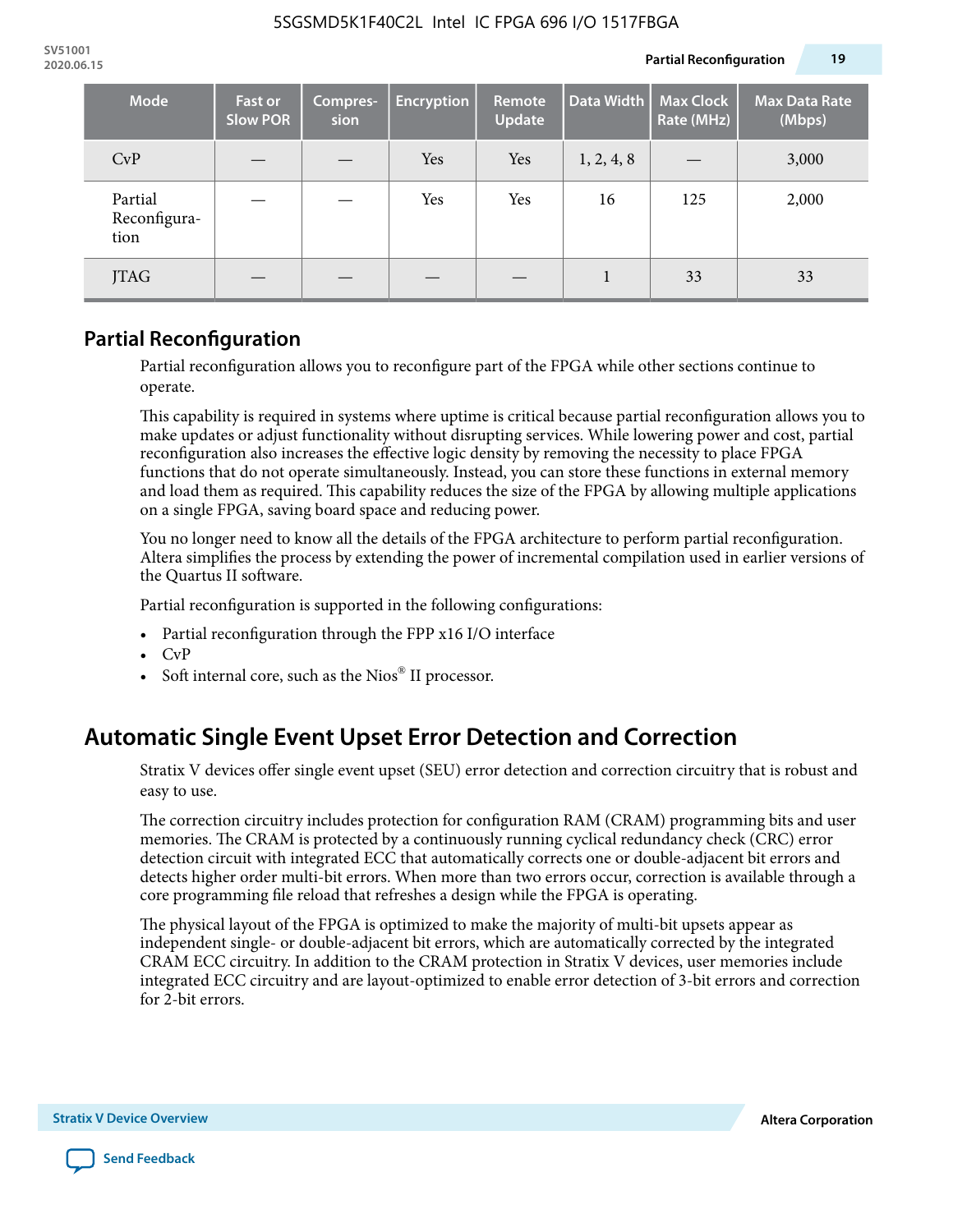### **HardCopy V Devices**

HardCopy V ASICs offer the lowest risk and lowest total cost in ASIC designs with embedded high-speed transceivers. You can prototype and debug with Stratix V FPGAs, then use HardCopy V ASICs for volume production. The proven turnkey process creates a functionally equivalent HardCopy V ASIC with or without embedded transceivers to meet all timing constraints in as little as 12 weeks.

The powerful combination of Stratix V FPGAs and HardCopy V ASICs can help you meet your design requirements. Whether you plan for ASIC production and require the lowest-risk, lowest-cost path from specification to production or require a cost reduction path for your FPGA-based systems, Altera provides the optimal solution for power, performance, and device bandwidth.

# **Ordering Information**

This section describes ordering information for Stratix V GT, GX, GS, and E devices.

The following figure shows the ordering codes for Stratix V devices.

**Altera Corporation** 

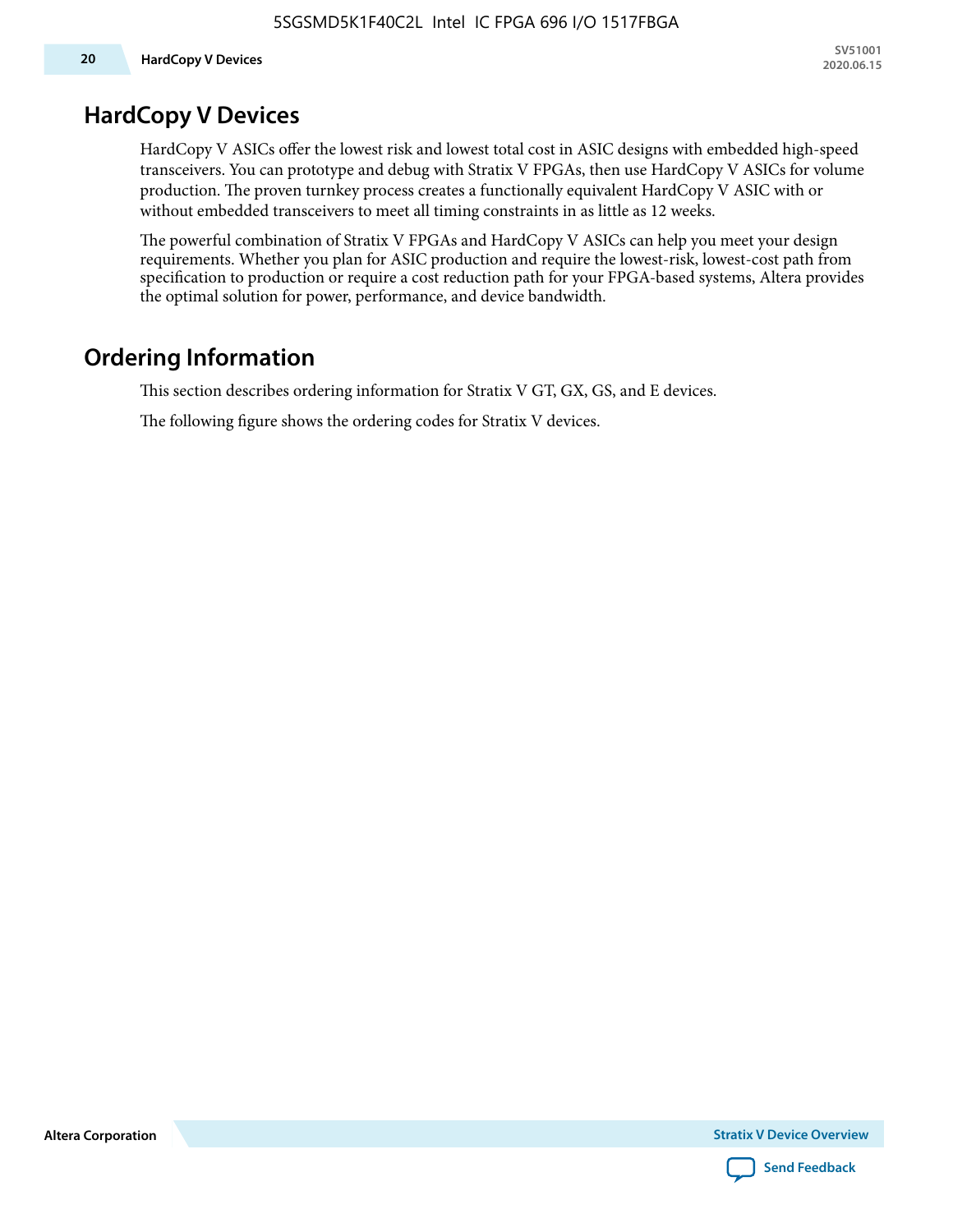#### **Figure 2: Ordering Information for Stratix V Devices**



(1) Stratix V mainstream "M" devices have exactly one instantiation of PCI Express hard IP. Extended "E" devices have either two or four instantiations of PCI Express hard IP, depending on the device and package combination. For non-transceiver Stratix V devices, this character does not appear in the part number.

(2) You can select one or two of these options, or you can ignore these options.

(3) YY parts can support transceiver operations up to 10.3125 Gbps.

(4) Contact Intel for availability.

### **Document Revision History**

| <b>Document</b><br><b>Version</b> | <b>Changes</b>                                                                                                                                            |
|-----------------------------------|-----------------------------------------------------------------------------------------------------------------------------------------------------------|
| 2020.06.15                        | Updated Figure: Ordering Information for Stratix V Devices:<br>• Added the RoHS ordering information.<br>• Removed "ES" from the list of optional suffix. |

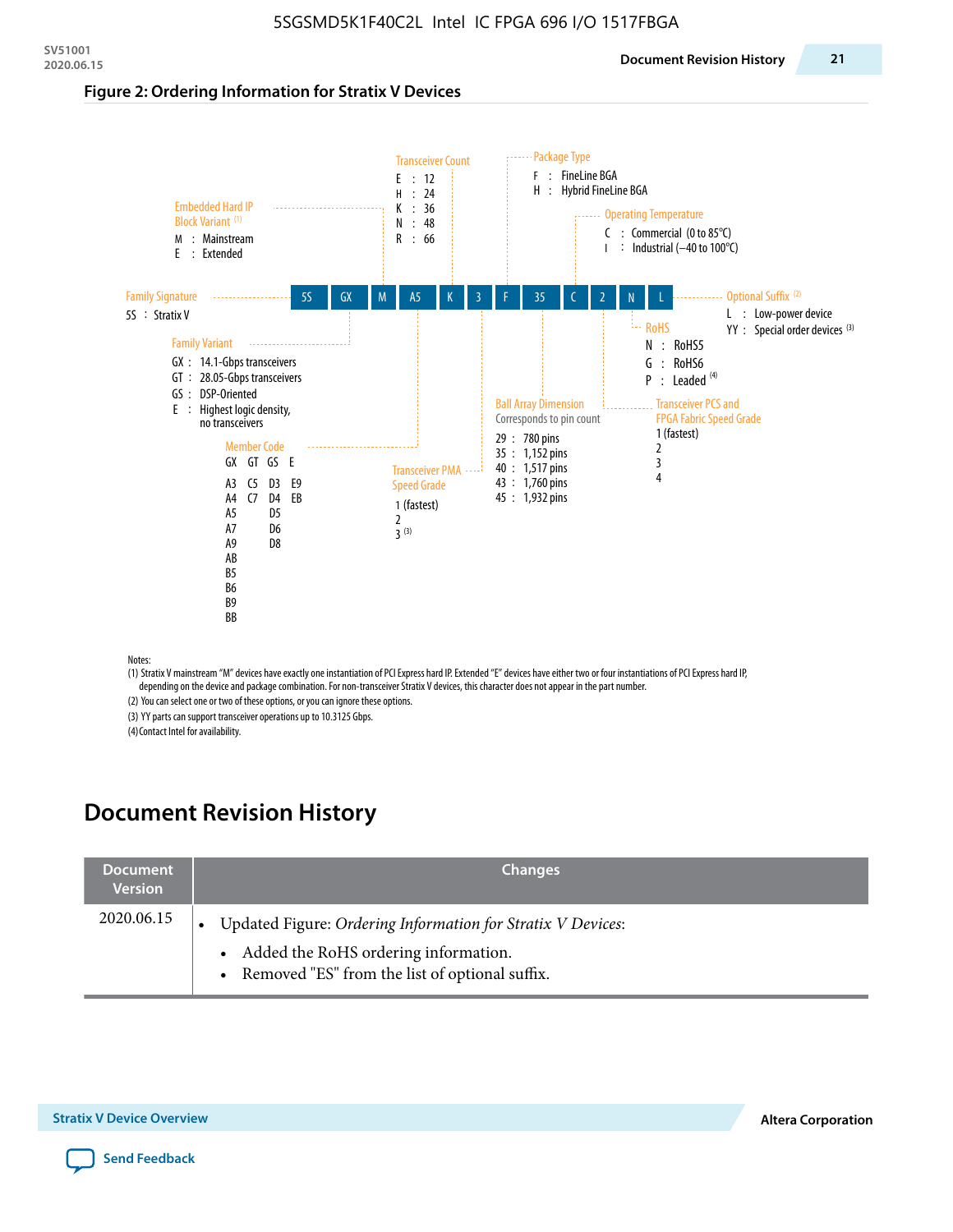#### **22 Document Revision History**

**SV51001 2020.06.15**

### **Table 14: Document Revision History**

| <b>Date</b>   | <b>Version</b> | <b>Changes Made</b>                                                                                                                                                                                                                                                                                                                                                                                                                                                                                                                                                                |
|---------------|----------------|------------------------------------------------------------------------------------------------------------------------------------------------------------------------------------------------------------------------------------------------------------------------------------------------------------------------------------------------------------------------------------------------------------------------------------------------------------------------------------------------------------------------------------------------------------------------------------|
| October 2015  | 2015.10.01     | Changed heading in the "Ordering Information for Stratix V<br>Devices" figure to "Embedded Hard IP Block Variant".                                                                                                                                                                                                                                                                                                                                                                                                                                                                 |
| January 2015  | 2015.01.15     | Added ALM counts and device package sizes to the four<br>device family features tables.<br>In the "Stratix V GX Device Features" table, changed the<br>$\bullet$<br>number of DDR3 SDRAM x72 DIMM Interfaces for the<br>5SGXA3 and 5SGXA4 devices to 6. Also added footnote<br>to this row.<br>Deleted listings for 40GBASE-R and 100GBASE-R<br>Ethernet from the "Transceiver PCS Features" table in the<br>"Low-Power Serial Transceivers" section.<br>Added YY code to the Optional Suffix category in the<br>$\bullet$<br>"Ordering Information for Stratix V Devices" figure. |
| April 2014    | 2014.04.08     | Updated "Variable precision DSP blocks" section of the<br>"Features Summary" table to 600 MHz performance.                                                                                                                                                                                                                                                                                                                                                                                                                                                                         |
| April 2014    | 2014.04.03     | Updated GPIOs section of the "Features Summary" table<br>to 1.6 Gbps LVDS.<br>Changed clocking speed to 800 MHz in the "Features<br>Summary" and the "Clocking" sections.                                                                                                                                                                                                                                                                                                                                                                                                          |
| January 2014  | 2014.01.10     | Added link to Altera Product Selector in the "Stratix V<br>Family Plan" section.<br>• Corrected DDR2 performance from 533 MHz to<br>400 MHz.<br>Updated "Device Migration List Across All Stratix V<br>Device Variants" table.                                                                                                                                                                                                                                                                                                                                                     |
| May 2013      | 2013.05.06     | Added link to the known document issues in the<br>Knowledge Base.<br>Updated backplane support information.<br>$\bullet$<br>Added a note about the number of I/Os to each table in<br>the "Stratix V Family Plan" section.<br>Updated the "Ordering Information for Stratix V<br>$\bullet$<br>Devices" figure.                                                                                                                                                                                                                                                                     |
| December 2012 | 3.1            | Updated Table 6 and Table 13.<br>$\bullet$<br>Updated Figure 2.<br>$\bullet$                                                                                                                                                                                                                                                                                                                                                                                                                                                                                                       |
| June 2012     | 3.0            | Converted chapter to stand-alone format and removed<br>$\bullet$<br>from the Stratix V handbook.<br>Changed title of document to Stratix V Device Overview<br>$\bullet$<br>Updated Figure 1.<br>$\bullet$<br>Minor text edits.                                                                                                                                                                                                                                                                                                                                                     |

**Altera Corporation** 

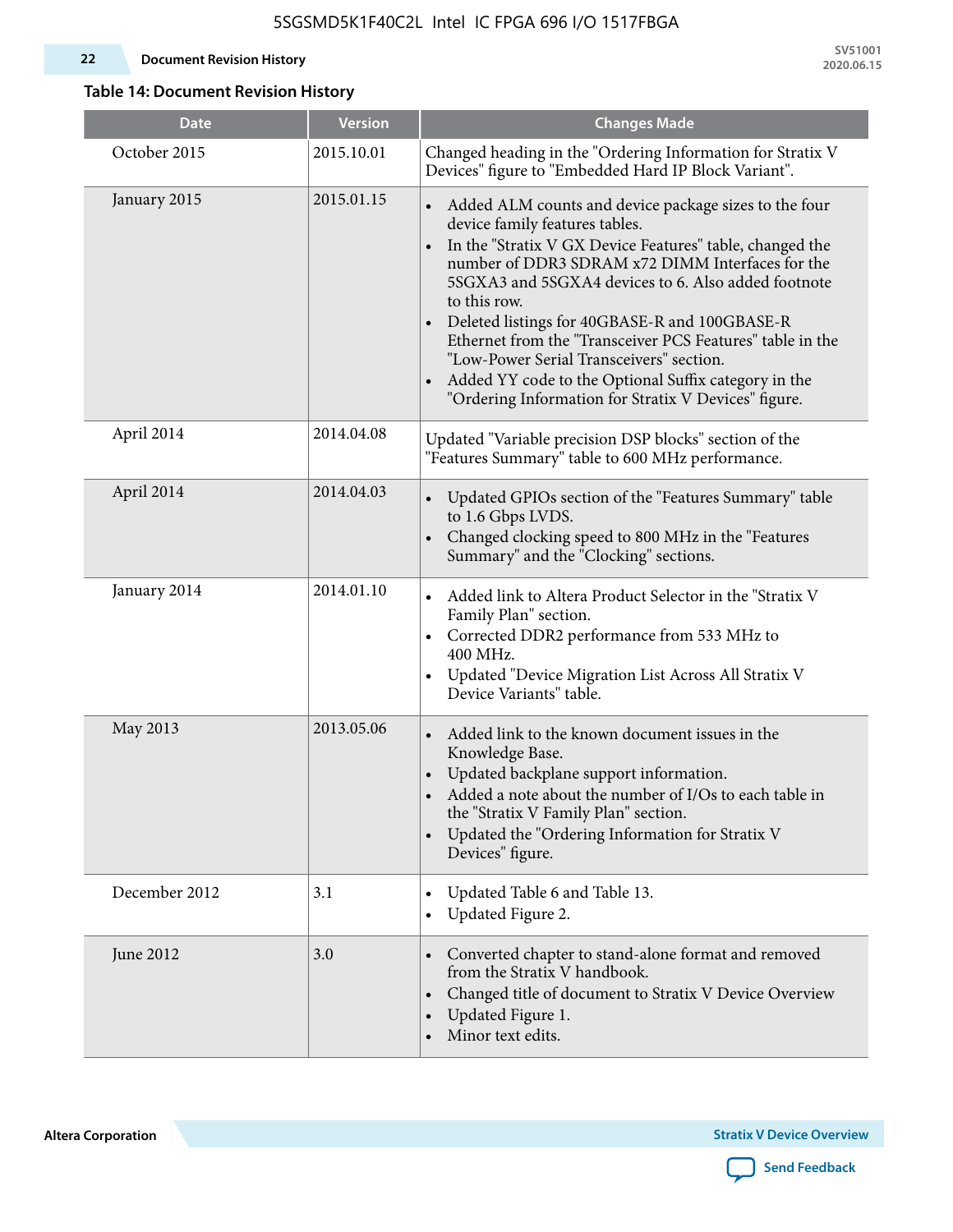**SV51001**

| <b>Date</b>    | <b>Version</b> | <b>Changes Made</b>                                                                                                                                                                                                                                              |
|----------------|----------------|------------------------------------------------------------------------------------------------------------------------------------------------------------------------------------------------------------------------------------------------------------------|
| February 2012  | 2.3            | Updated Table 1-2, Table 1-3, Table 1-4, and Table 1-5.<br>Updated Figure 1-2.<br>Updated "Automatic Single Event Upset Error Detection<br>and Correction" on page 18.<br>Minor text edits.                                                                      |
| December 2011  | 2.2            | Updated Table 1-2 and Table 1-3.                                                                                                                                                                                                                                 |
| November 2011  | 2.1            | Changed Stratix V GT transceiver speed from 28 Gbps to<br>28.05 Gbps.<br>Updated Figure 1-2.                                                                                                                                                                     |
| November 2011  | 2.0            | Revised Figure 1-2.<br>Updated Table 1-5.<br>Minor text edits.                                                                                                                                                                                                   |
| September 2011 | 1.10           | Updated Table 1-2, Table 1-3, and Table 1-4.                                                                                                                                                                                                                     |
| September 2011 | 1.9            | Updated Table 1-1, Table 1-2, Table 1-3, Table 1-4, and<br>Table $1-5$ .<br>Updated Figure 1-2.<br>Minor text edits.                                                                                                                                             |
| June 2011      | 1.8            | Changed 800 MHz to 1,066 MHz for DDR3 in Table 1-8<br>and in text.                                                                                                                                                                                               |
| May 2011       | 1.7            | For Stratix V GT devices, changed 14.1 Gbps to<br>12.5 Gbps.<br>• Changed Configuration via PCIe to Configuration via<br>Protocol<br>Updated Table 1–1, Table 1–2, Table 1–3, Table 1–4,<br>Table 1-5, and Table 1-6.<br>Chapter moved to Volume 1.<br>$\bullet$ |
| January 2011   | 1.6            | Added Stratix V GS information.<br>Updated tables listing device features.<br>Added device migration information.<br>Updated 12.5-Gbps transceivers to 14.1-Gbps<br>transceivers                                                                                 |
| December 2010  | 1.5            | Updated Table 1-1.                                                                                                                                                                                                                                               |
| December 2010  | 1.4            | Updated Table 1-1.<br>Updated Figure 1-2.<br>Converted to the new template.<br>Minor text edits.                                                                                                                                                                 |

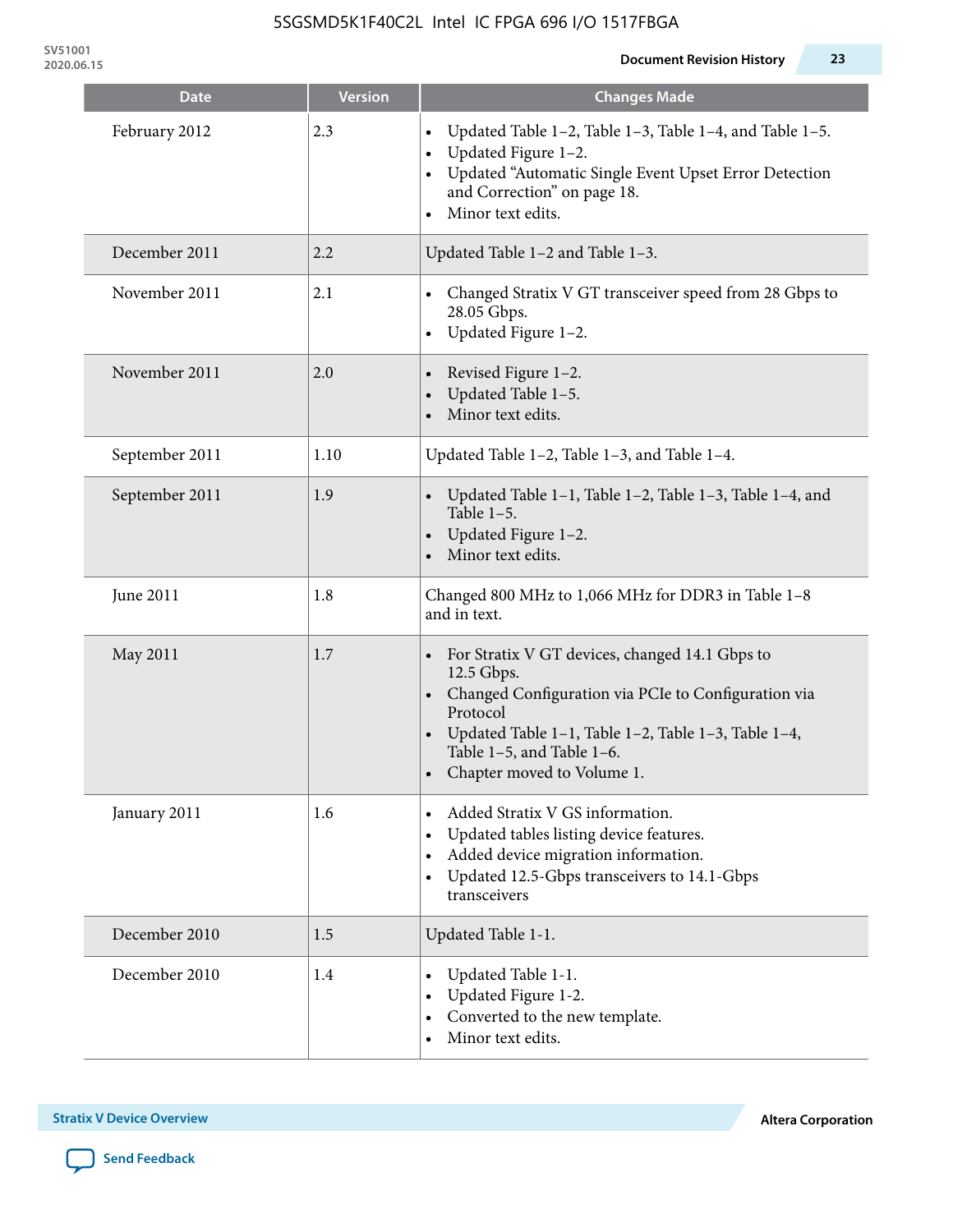

**24 Document Revision History**

| <b>Date</b>      | <b>Version</b> | <b>Changes Made</b>                                                                                                                                                                                                                                                                                                                                                                             |
|------------------|----------------|-------------------------------------------------------------------------------------------------------------------------------------------------------------------------------------------------------------------------------------------------------------------------------------------------------------------------------------------------------------------------------------------------|
| <b>July 2010</b> | 1.3            | Updated Table 1-5                                                                                                                                                                                                                                                                                                                                                                               |
| <b>July 2010</b> | 1.2            | Updated "Features Summary" on page 1-2<br>Updated resource counts in Table 1-1 and Table 1-2<br>Removed "Interlaken PCS Hard IP" and "10G Ethernet<br>Hard IP"<br>Added "40G and 100G Ethernet Hard IP (Embedded<br>HardCopy Block)" on page 1-7<br>Added information about Configuration via PCIe<br>Added "Partial Reconfiguration" on page 1-12<br>Added "Ordering Information" on page 1-14 |
| May 2010         | 1.1            | Updated part numbers in Table $1-1$ and Table $1-2$                                                                                                                                                                                                                                                                                                                                             |
| April 2010       | 1.0            | Initial release                                                                                                                                                                                                                                                                                                                                                                                 |

**Altera Corporation**